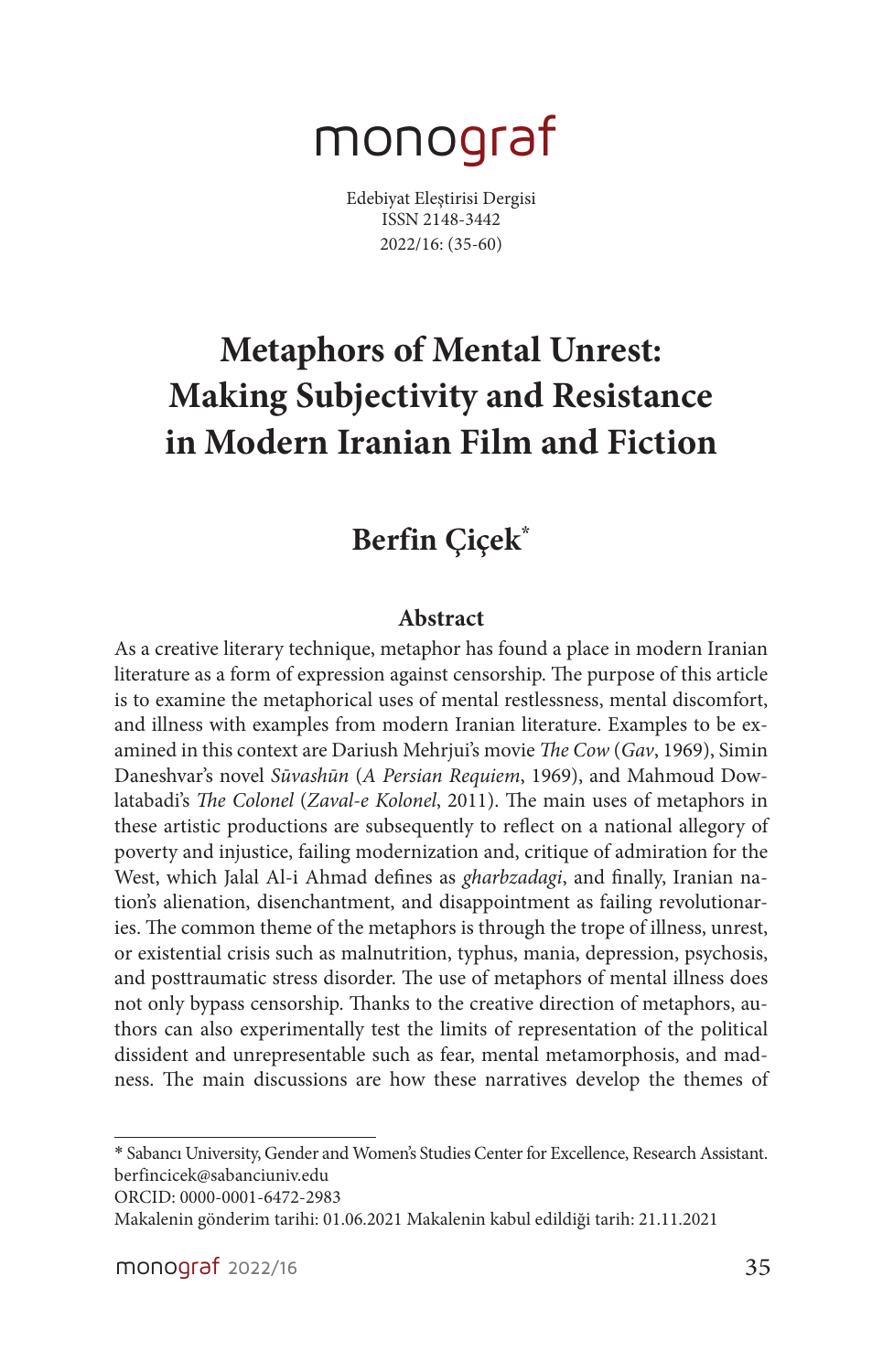subjectivity, determining the classes as governable or not, and literary articulations of resistance both to censorship and resistance to one's existential crisis. While the narratives elaborate on subjectivity and resistance, they deconstruct the ideas of the human question, westernization, and martyrdom of the Sacred Defense literature (*adabiyat-e defa'-e moqaddas)* as well as fallible ideologies appearing as a result of failing revolutionaries who are tortured and traumatized.

**Keywords**: Iranian literature, metaphors of illness, trauma, resistance, subjectivity.

## **Zihinsel Huzursuzluğun Metaforları: Modern İran Filmi ve Kurgusunda Öznellik ve Direniş**

#### **Öz**

Yaratıcı bir edebi teknik olarak metafor, modern İran edebiyatında sansüre karşı bir ifade biçimi olarak yer bulmuştur. Bu makalenin amacı ise zihinsel huzursuzluk, zihinsel rahatsızlık ve hastalığın metaforik kullanımlarını modern İran edebiyatından örneklerle incelemektir. Bu bağlamda incelenecek örnekler Dariush Mehrjui'nin 1969 yapımı filmi *Gav,* yine aynı yıl yazılan Simin Danişver'in *Sūvashūn* romanı ile Mahmut Devletabadi'nin *Zaval-e Kolonel* isimli romanıdır. Bu sanatsal yapıtlarda metaforun temel kullanımları, sırasıyla ulusal bir yoksulluk ve adaletsizlik alegorisi, başarısız modernleşme ve Celal Al-i Ahmed'in *gharbzadagi* olarak tanımladığı Batı hayranlığı eleştirisi ve son olarak İran ulusunun yabancılaşması ve yanılan devrimciler olarak hayal kırıklıklarının ifade edilmesi olarak karşımıza çıkmaktadır. Metaforların ortak teması, yetersiz beslenme, tifüs, mani, depresyon, psikoz ve travma sonrası stres bozukluğu gibi hastalık, huzursuzluk ya da varoluşsal krizlerdir. Zihinsel rahatsızlık metaforu sadece sansürü atlatmakla kalmaz. Yaratıcı yönleri sayesinde metaforlar, yazarların politik muhalifliğin temsili ya da korku, metamorfoz ve akıl yitimi gibi temsil edilmesi zor durumları yazınsal olarak test edebilirler. Ana tartışmalar, bu anlatıların öznellik temalarını nasıl geliştirdiği, sınıfların yönetilebilir olup olmadığının belirlenmesi ve hem sansüre hem de varoluşsal krize karşı direnişin edebi ifadeleridir. Anlatılar kimlik ve direnişe odaklanırken insan sorusu, Batılılaşma ve şehitlik gibi fikirlerin yanısıra işkence gören ve travmatize edilen yanılmış devrimcilerin yanılabilir ideolojilerini de yapıbozuma uğratıyor.

**Anahtar Kelimeler**: İran edebiyatı, hastalık metaforları, travma, direniş, kimlik.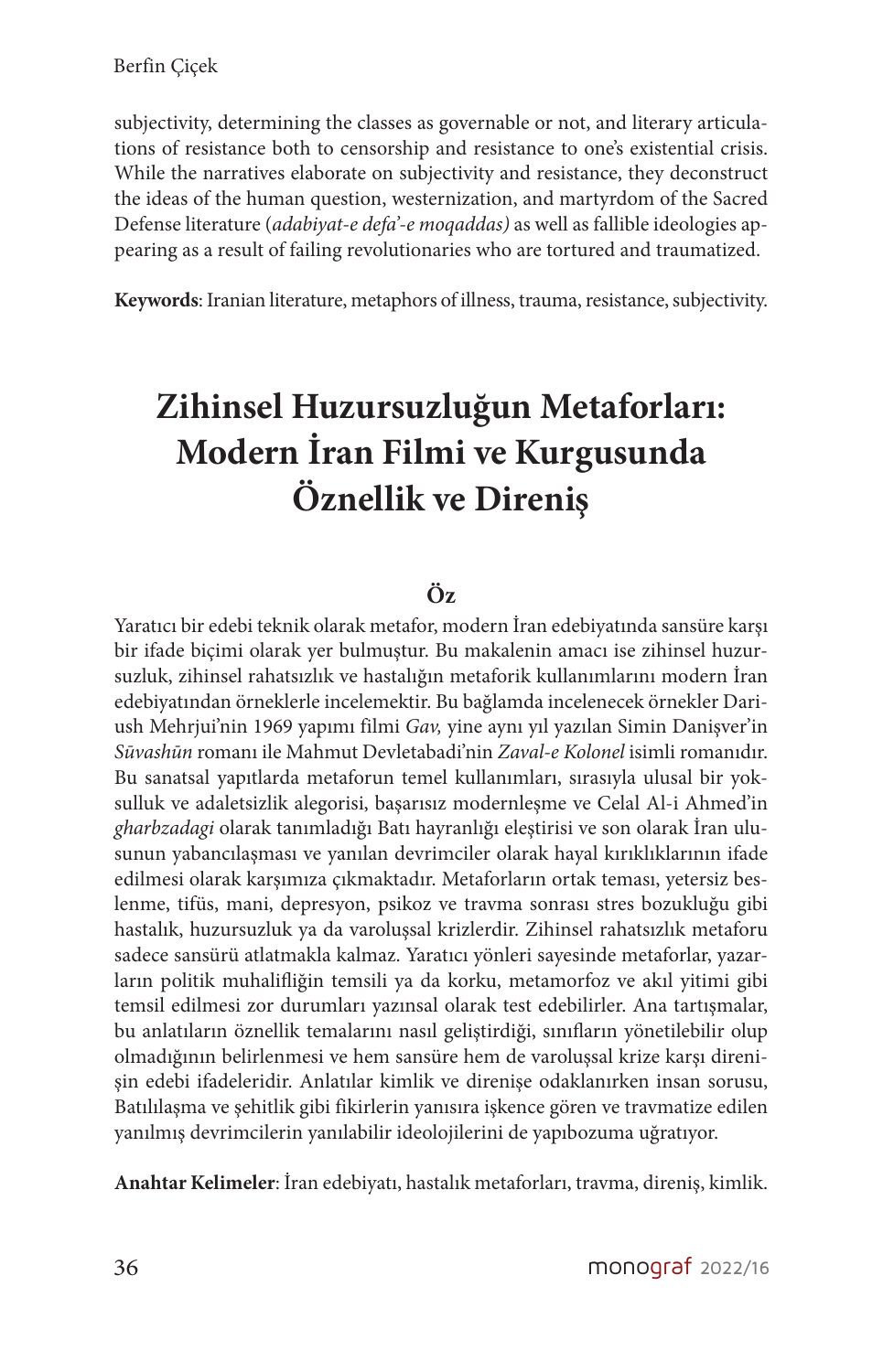In *Words not Swords: Iranian Women Writers and the Freedom of Movement*, Farzaneh Milani (2011) writes about an interview in which Simin Daneshvar, one of the prominent writers of Iran, once said: "Let Simone de Beauvoir come and live for a year the life I live here and if she can still produce one line of writing I'll change my name" (p.184). While Daneshvar's articulation suggests the hardships of living in Iran as a woman, she reflects on a self-determinant and resistant creativity. She presents the idea that people experience the reality of life differently in various parts of the world. While the Iranian authors experienced censorship and control, they came up with creative pathways to revolt against rules and boundaries. For example, during those early years of the Islamic Republic, authors such as Goli Taraghi, a critical novelist, moved to France and wrote about mental illness and depression, which is rare in the Iranian literature of her time. Taraghi stated that she was recovered thanks to the literature, which helped her to make a "rope of words" so that she pulled herself from the "depth of darkness" (Milani, 2011, p.183). Her emergence as a literary success was not unique, and many Iranian women emerged as literary figures in the post-revolutionary era thanks to their imperative to tell what dissent is.

This imperative to represent the dissident voice is also available in the prerevolutionary eras in Iran. To make an analysis and comparison of how the literature of resistance worked in Iranian literature, an example from prerevolutionary cinematic representation, *The Cow* (*Gav*, 1969) by Dariush Mehrjui, a novel, *Sūvashūn* (*A Persian Requiem*, 1969) by Simin Daneshvar, and finally a narrative in the post-revolutionary period, *The Colonel* (*Zaval-e Kolonel*, 2009) by Mahmoud Dowlatabadi, will be discussed. What is common to these artistic creations is that they employ *metaphors of illness* to express what is not expressible because of censorship by the state. However, the use of metaphors is not only a creative resistance to censorship. Authors use it also to represent one's resistance to existential unrests such as Dowlatabadi's *The Colonel,* in which the characters suffer from disappointment, fear, and violence, thus becoming an image for the disappointed society. In other words, the family in the novel is an analogy of the Iranian society after the Islamic Revolution.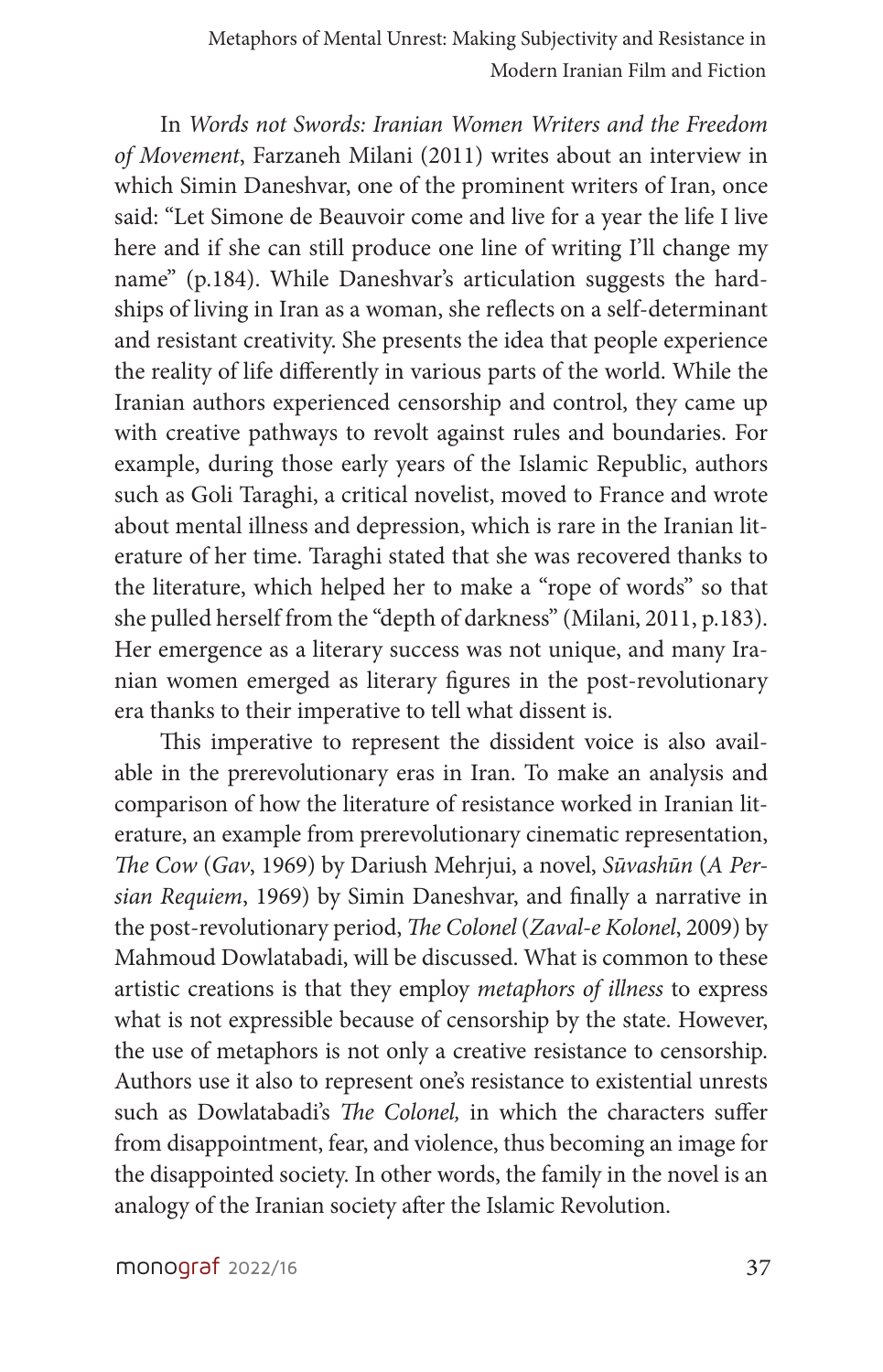To reflect on the changes that the Iranian revolution experienced after the revolution and the colonization of Iran before the revolution, literary figures use the metaphor as a literary technique to avoid being censored by the state<sup>1</sup>. One reason for choosing pre and post-revolutionary novels and a movie is to develop the idea of the importance of metaphor for Iranian literature and textuality independently from the timeline when the works were produced and their genres in which they were created. Metaphor itself is a manner of existence for the Iranian artistic creation. In *Close Up: Iranian Cinema, Past, Present and Future,* Hamid Dabashi's (2001) discussion of metaphor reveals that Iranian creativity employs metaphor to explain reality and their identities. The poetics of the metaphor have always been a way of making politics and making of everyday life in Iran, according to Fatemeh Shams (2021) in her *A Revolution in Rhyme: Poetic Co-option Under the Islamic Republic.* While authors such as Mahmoud Dowlatabadi defined the terms of aesthetics of sociality and politics in the post-revolutionary era, writings by the authors of the era from the 1950s to 1970s such as Simin Daneshvar, Forough Farrokhzad, and Sadeq Hedayat and the filmmaker Dariush Mehrjui used aesthetic apparatuses to critically engage in Iran's belated modernity. The common theme through which the metaphors in the works of these authors function is mental sickness and unrest because their works tell the stories of traumatized people who suffer from physical and mental symptoms.

<sup>1</sup> In terms of creating an analogy of the Iranian society, Shahrnush Parsipur's Women Without Men (Zanan Bedoone Mardan, 1989) is a similar novel with Dowlatabadi's (2011) The Colonel. Parsipur's aesthetic mode in the novel embeds the conflictive and chaotic atmosphere of the post-revolutionary society to the language of the text which distorts the sequence of time, reason, and space while narrating the "unexpected" events. In other words, the novel sheds light on the unexpectedness of the revolution and its impacts while embodying the unbelievability of this unexpectedness to the tone of the text thanks to the magical realism as a mode of its aesthetics. It is not surprising to realize the proximity between the terms "magical" and "unexpected" from this statement, which is a clear indication of the novel's dedication to the atmosphere of ambiguity in the post-revolutionary Iranian society as an existential issue. What is unexpected of course is both the attributions to the revolution, which implies radical political changes, their outcomes, and the sense of ambiguity that emerge as a result of these radical changes that Iranian society did not anticipate for.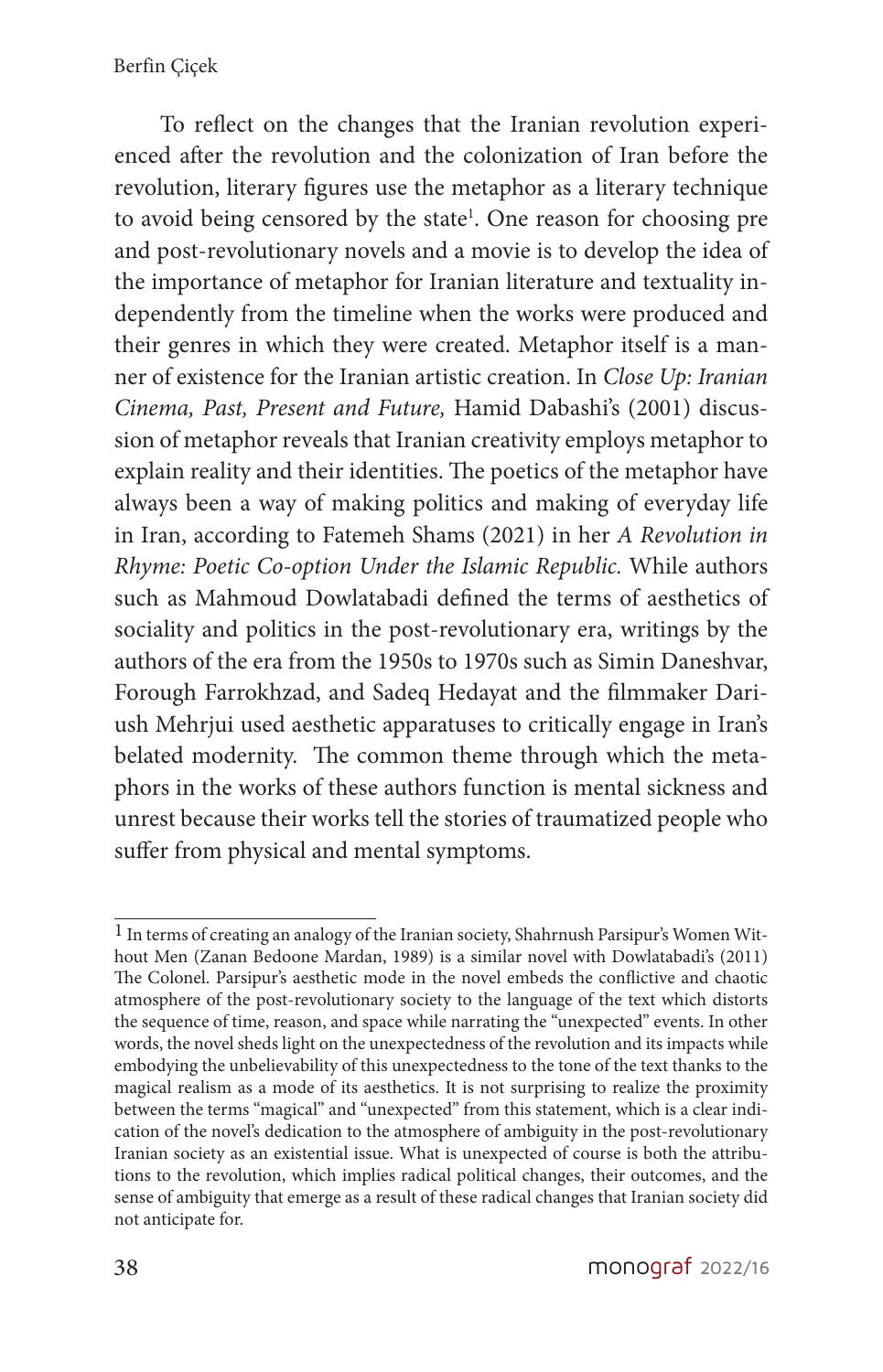Metaphors of illness or mental unrest play several important roles in representing the themes subjected to censorship and deconstructing the dominant ideologies' ossified ideas. For example, the Sacred Defense literature (*adabiyat-e defa'-e moqaddas)* in Iran, the official narratives of war fiction supported by governmental organizations, creates a recasting of martyrdom of Imam Hussein in Karbala through the Islamist revolutionaries fighting at the fronts during the Iran-Iraq War. However, the postwar representations in literature diverged from the Sacred Defense culture (Bajoghli and Moosavi, 2018, p.74). The authors such as Mahmoud Dowlatabadi who is not governmentally supported and has a novella allowed to be published in Iran only in a foreign language but not in Persian, created examples of such divergent literature or literature of resistance to the Islamic Republic's monolithic ideology of war. Dowlatabadi's (2011) novel *The Colonel* in this sense deconstructs the idea of modern-day martyrdom through the themes of grief, mourning, and traumatic experience. In terms of content and form of representation through different figures of speech, The Colonel diverges from the sacred narrative of the martyrdom, emphasizing heroism and reperforming of the Karbala Battle. From this point, Dowlatabadi's novel "desacralizes" what is determined to be sacred by Iranian politics (Moosavi, 2020).

This article discusses and does a close reading of the works by Daneshvar, Mehrjui, and Dowlatabadi together for arguing how the metaphor of sickness is a resistance against the suppressive state because sickness as a theme blurs the narrative. All three works share in common that they employ the theme of sickness to make social and political critiques in similar ways, although they were textually created in different eras such as pre and post-revolutionary periods. While Mehrjui's work is a movie, it is similar to the novels because it functions its critique through artistic creativity of a realistic depiction but diverges from reality in its contextual narrative. Moreover, these works are eligible to be analyzed together to support the argument of metaphors as a literary resistance because they are the leading narratives of their periods. Daneshvar's realist novel is a leading realist narrative for Iran's literature. At the same time, Dowlatabadi's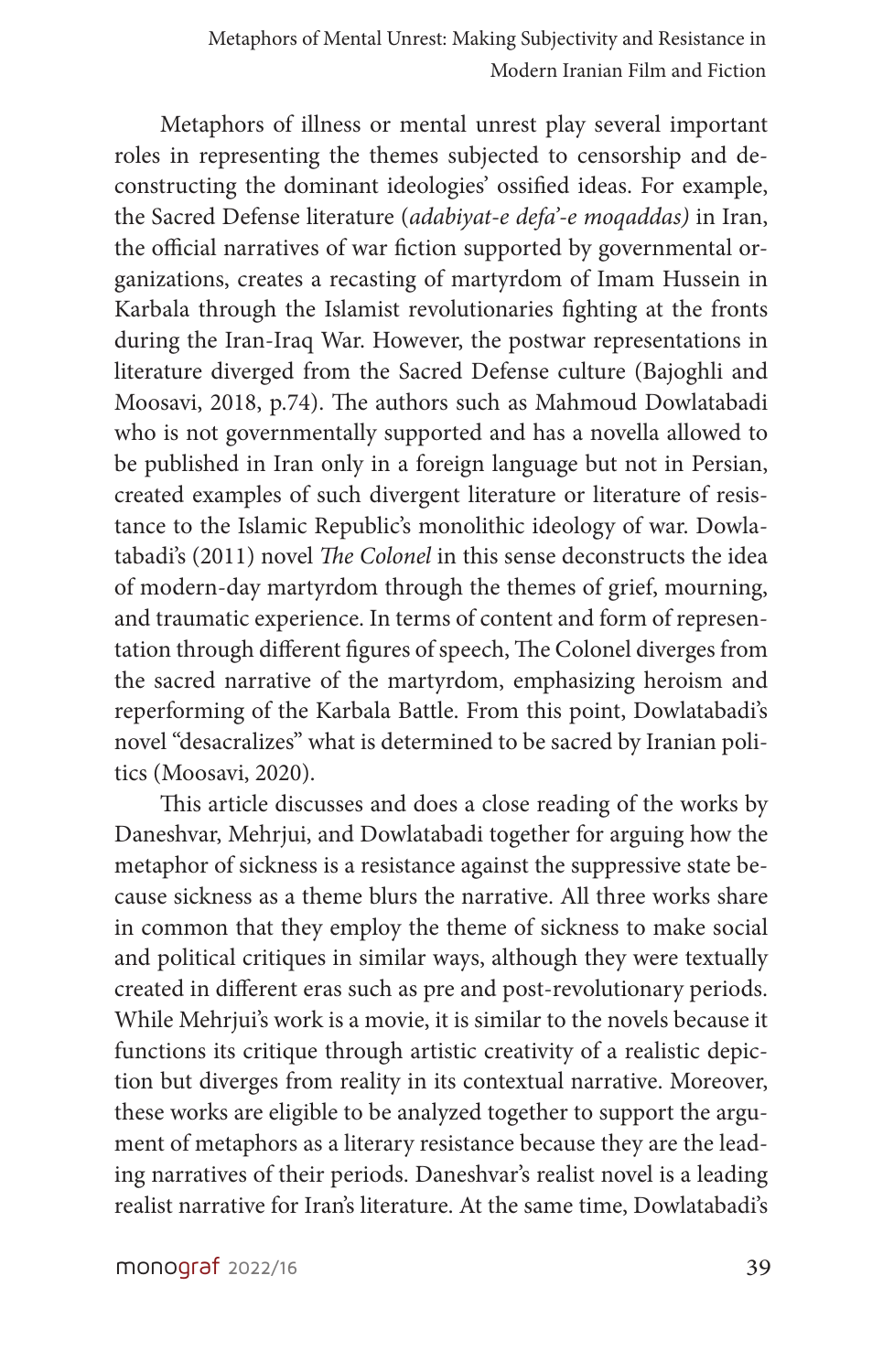modern piece plays with the narrative with its heteroglossic account in a way similar to Mehrjui's movie which diverges from the conventional themes of *filmfarsi* of the time.

### **Literature, Articulations of Resistance and Making Subjectivity**

In *The Birth of the Clinic*, Michel Foucault (1963) writes, "first task of the doctor… is political: the struggle against disease must begin with a war against bad government" (p.33). In Sūvashūn, metaphorically speaking, one can understand how the British doctor's rejection of examining the child in Iran is also a rejection of that child's existence as a subject because he is sick and curing him would not contribute to anything. The doctor's behavior reveals that she, as a doctor, is not politically fighting against the colonization of Iran, rather she is one of those who perpetrate the Iranian nation's socalled backwardness. While the knowledge of modernization challenged the Iranian nation during the Pahlavi reign, it was introduced to health discourses such as hygiene, race, and medicine. It is ironic that the Western values, which bring modernization to Iran, reject taking care of a child because he is racially segregated. We need to understand the failing modernization in Iran through the medical improvements of the era because they were very important for the region at that time.

In "From Jinns to Germs: A Genealogy of Pasteurian Islam", Mohammad Tavakoli-Targhi (2015) discusses that the modernization process during the Pahlavi reign was medicalized. When the Constitutional Revolution in Iran took place, one of the main debates was Iran's public health reformation. While modernization created urban spaces where women and men come together, Shi'a clerics defined modernization as "social ills, pains and corruption" (*bimari-ha-yi ijtima'i*, *dard hā -ye ijtima'i*, and *fisad-i ijtima'i*) as Tavakoli-Targhi notes (Elahi, 2018, p.20). For that reason, Iranian intellectuals were perplexed by the metaphors of illness. Metaphors, for Iranian intellectuals, were useful for bypassing the "modern regimes of censorship" as "creative misdirection" according to Kam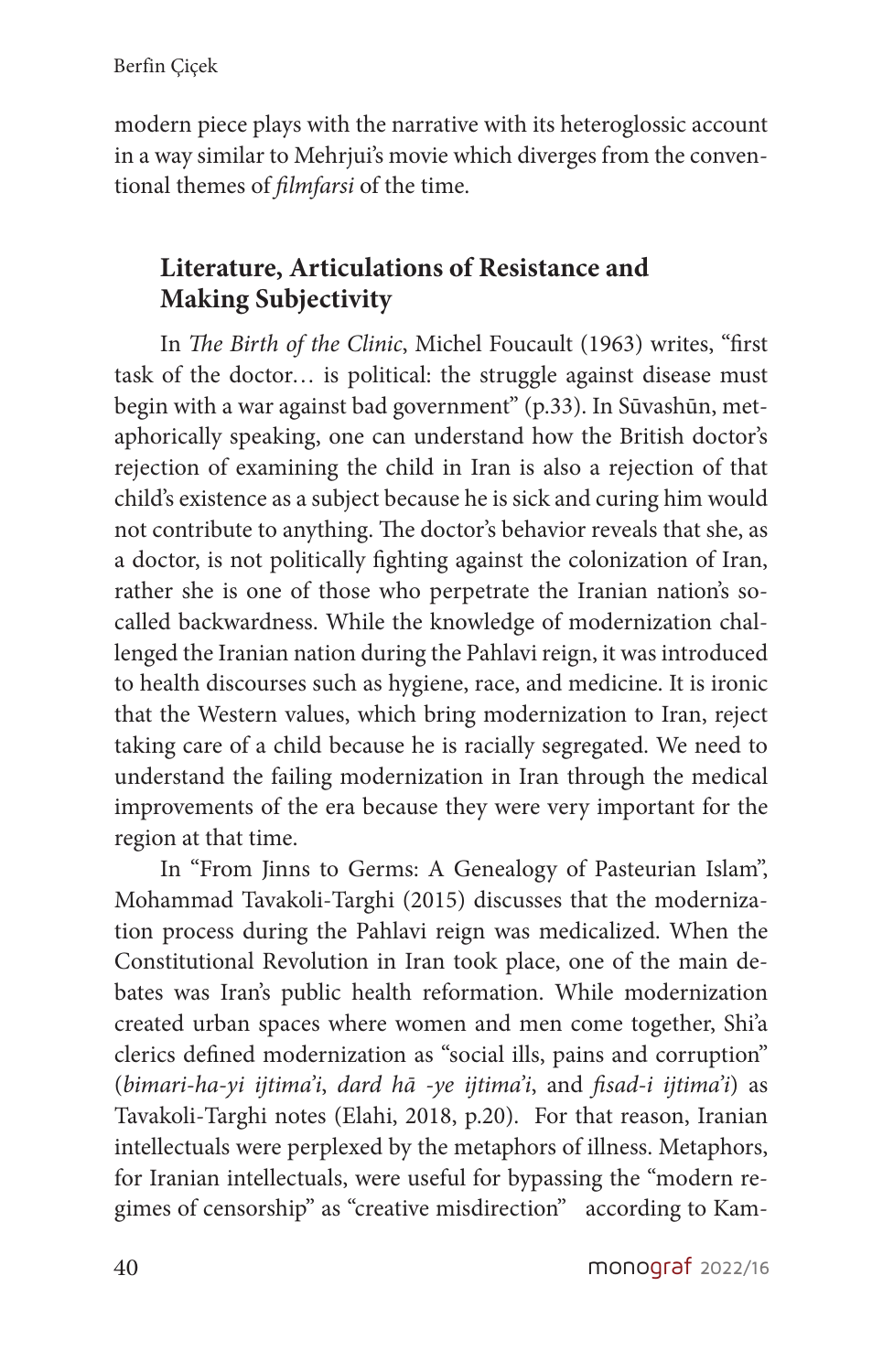ran Talattof (2000), which is clearly stated in *The Politics of Writing in Iran: A History of Modern Persian Literature.* 

Babak Elahi divides metaphors of illnesses in Iranian fiction into three categories to define the creative misdirection suggested by Talattof. The first category of metaphors he writes: "Colonial disease and its nationalist cures. Some writers deploy the metaphor as an (anti) colonial critique of Western imperialism, or an Islamic remedy to 'Western' corruption-the microbial metaphor of foreign infection" (Elahi, 2018, p.21). The second use of metaphor is to reflect on an existential crisis. Sadegh Hidayat's *Blind Owl* (*Boof-e Koor,* 1936) is an example of such a use of metaphor to define Iranians' existential condition. The third use of metaphor in Iranian literature is almost experimental because it is deconstructive, and the authors test its limits. Elahi's analysis of Forough Farrokhzad's short film *The House is Black* (*Khaneh Siah Ast*, 1962) indicates how the short film is an example of deconstructing the metaphor of illness. He asserts that Farrokhzad's short movie cannot be degraded to an allegory of oppressed Iranian society because it spatializes the illness at every level and rejects offering a solution, rather it reveals the state mechanisms which divide people into categories such as governable, classifiable, or not.

To discuss the uses of metaphor in Iranian literature and its importance for representation in a repressive atmosphere, Farzaneh Milani (1985) writes about Simin Daneshvar's use of metaphors created by the dialectical discourses:

> In Daneshvar's fictive world, as in her society, a disturbing disjunction between public and private. Wall surrounding houses, an overabundance of keys both metaphorical and factual, chadors covering women, ritualistic modes of discourse, separate quarters within the house, and imposed silences, among others, all reinforce the separation for the private from the public. Perhaps this system of closing in space is a behavior that has evolved over centuries of living in a state of terror in an uncontrollably repressive environment (p.337).

The dialectical discourse and its representation as private and public are similar to the relationship between the national and the foreigner. While Iran's modernization is made publicly and foreign,

monograf 2022/16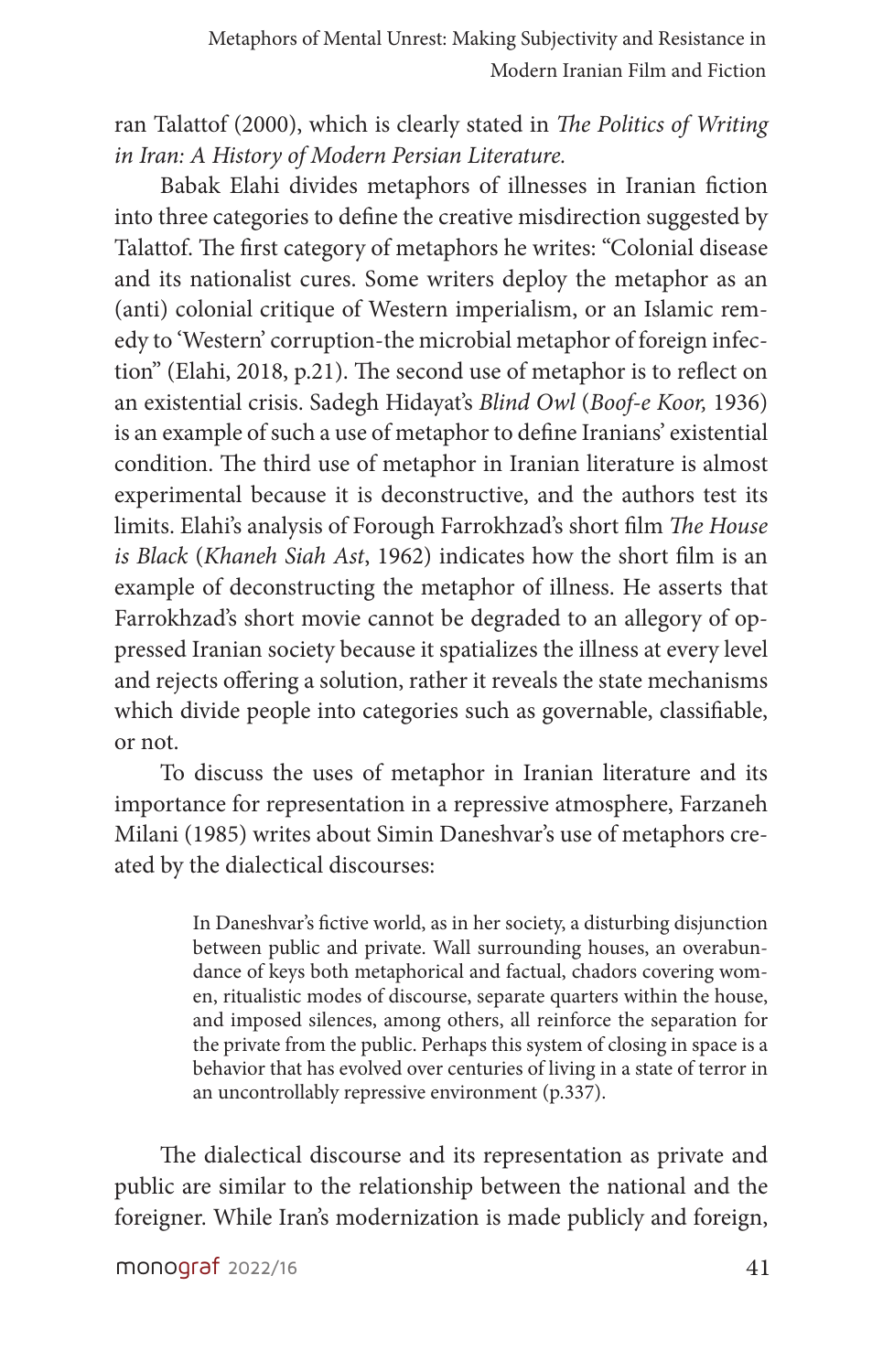its repressed voice is depicted through the houses with big gardens surrounded by the walls where family members come together to discuss their secret ideas. Or, the chadors that cover the bodies and their forced unveiling during the Shah regime are the dilemmas that Iranian modernization was going through during the time when Daneshvar wrote her novel. The private space, while becoming the barrier protecting the subjects such as Zari or Amir, can also be a prison where their mental unrests captivate their minds. In that sense, the metaphors denote the significations of the signs, words, spaces, and even temporality. Masht Hassan's turning into the cow, for instance, is a metaphorical resistance to alienation from what the character possesses as well because the poverty and lack of food turn him into an animal, the opposite of the human in the human/animal binary. However, industrialization and irrational over mechanization in the Iranian society created a counter-transformation because Masht Hassan's madness prevents him from turning into a machine. Moreover, he is a villager, and he does not exist for the state as Parvaneh or Amir do not exist because they produce only dissidence, not compliance with modernization or emerging Islamic intellectual discourse.

#### **Turn of Allegories in Iranian Cinema: Psychosis, Fear of the Other, and the Animal**

Dariush Mehrjui's movie *The Cow* (*Gav*, 1969) is an important example of Iranian cinema in terms of the themes of madness and thinking about the other. When the movie was revealed in 1969, it soon became a groundbreaking influence on the"New Wave Iranian cinema" (1960's and 70's) during the Pahlavi reign. Although it was banned because the movie was feared to contradict Iran's image of a wealthy and modern nation, in 1971, it won the international film critics' award at Venice Film Festival and brought international attention to Iranian cinema. Thanks to its international success, the movie opened the way of governmental support for the New Wave Iranian cinema. The characteristic of the New Wave in Iranian cinema was its emphasis on realism, ordinary people's and village lives unlike *film-*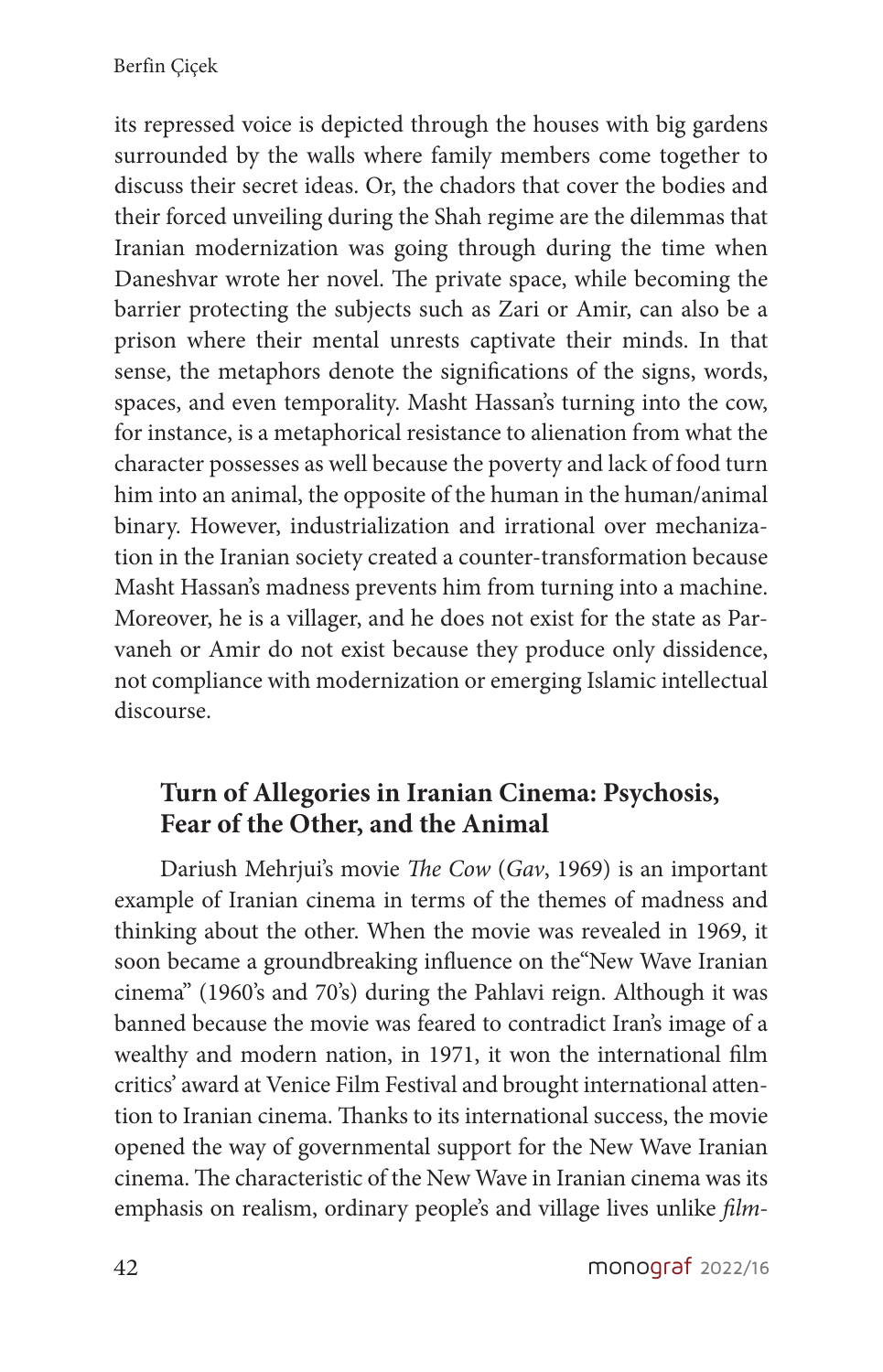*farsi* movies commercialized by the government to approve a modern and Westernized image of Iran, thus creating a counter-cinema movement in the prerevolutionary era. Thanks to its emphasis on ordinary people's lives, the movie was approved by Ayatollah Khomeini and became the forerunner of post-revolutionary Iranian cinema of the humanist genre. Despite its influence on pre and post-revolutionary movie genres, the movie resists any narrow categorization of a genre that limits its surreal story and meaning. For example, in *Masters and Masterpieces of Iranian Cinema*, Hamid Dabashi (2007*)* criticizes the interpretations of the movie as a political allegory directing at the Pahlavi regime and questions the universal and enduring themes in the movie through its poetic mediations of surrealist elements. However, the movie can be interpreted as a national allegory thanks to its analogical portrayal of the Iranian society, which suffered from poverty and injustice during the Pahlavi reign.

The movie tells the story of the farmer Masht Hassan who is extremely attached to his cow almost in a romantic manner. That cow is also the only source of milk for the village. However, when the cow unknowingly dies, Masht Hassan goes mad and finally believes himself to be his cow. The helpless villagers, who unquestioned presumptions and significations of human question refuse to see the changing grounds of their presumptions, cannot recognize the tragic mental collapse of Masht Hassan. Therefore, on the way to medical help as the final solution to cure him, Masht Hassan dies. The movie begins with a scene in which the village children bully a mentally disabled adult while the others laugh and make fun of the children's torture of that disabled man. This scene is an example of the dehumanization of the disabled because the children paint this man's face in black and physically violate him while making noises similar to an animal's. The scene almost resembles a circus where the animal is staged to entertain the spectator. In that sense, the movie blurs the boundary between human and animal by deconstructing the answer to what a human is. The answer to the human question becomes unclear in the movie's political, psychoanalytical, and philosophical reading especially when Masht Hassan believes himself to be his beloved, dead cow.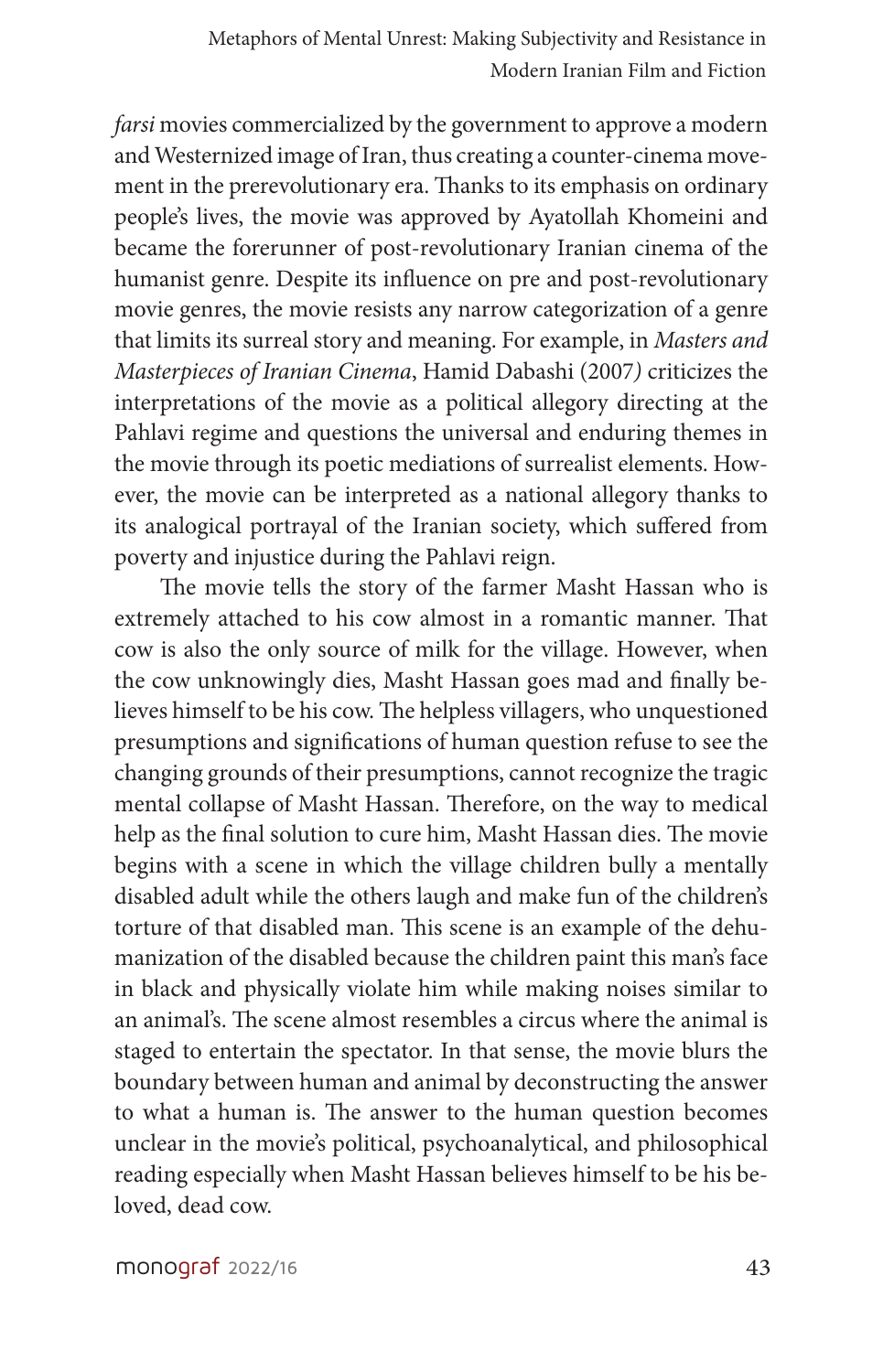The theme of the other appears when the village is threatened by the Boluriha, a group of mysterious people coming out of the village and are not known to the people of the village. This unknown evil group steals from the village's resources such as food, animals, or water. The villagers fear from the Boluriha and perceive them as absolute evil. They paranoically watch for this evil coming to their village. Although the villagers tend to define the Boluriha as a dark force and inhuman being, the movie's scenes show that the Boluriha is nothing more than an armed group of people who plunder the villages. In a sense, the villagers define their existence through excluding, differentiating, and marginalizing the other people who are not from their village. Their definition of the other is through the fear of the other. For that reason, the movie represents an allegory of the Iranian society in the middle  $20<sup>th</sup>$  century in which the country was devastated by famine and malnutrition, although the British imperialism and its supporters in the country enjoyed the sources almost wastefully.

In *Allegory in Iranian Aesthetics of Poetry and Resistance*, Michelle Langford (2019) writes:

> In typical allegorical fashion, *The Cow* tells a story that seems too simple to be taken only on a literal level. The film presents the story of a man, Masht Hassan (Ezzatollah Entezami), and his cow. On a literal level, the cow, being the only one in the village and therefore the source of milk appears as a sign of impoverishment. It has also been read as emblematic of Iran's dependence on oil as its main commodity (p.32).

In this context, the movie deals with many fears such as the fear from the intruder, the foreigner, or the foreign powers because of the fear of losing the cow and hiding it from the Boluriha when Masht Hassan leaves the village and entrusts the cow to the villagers hold a connotative relation between the milk and country's oil resources. Eventually, Masht Hassan finds out about the death of his cow when he comes back from his travel and learns that the villagers tried to hide the death of the cow from him. His mental collapse gets further meanings later. The metaphorical metamorphosis of Masht Hassan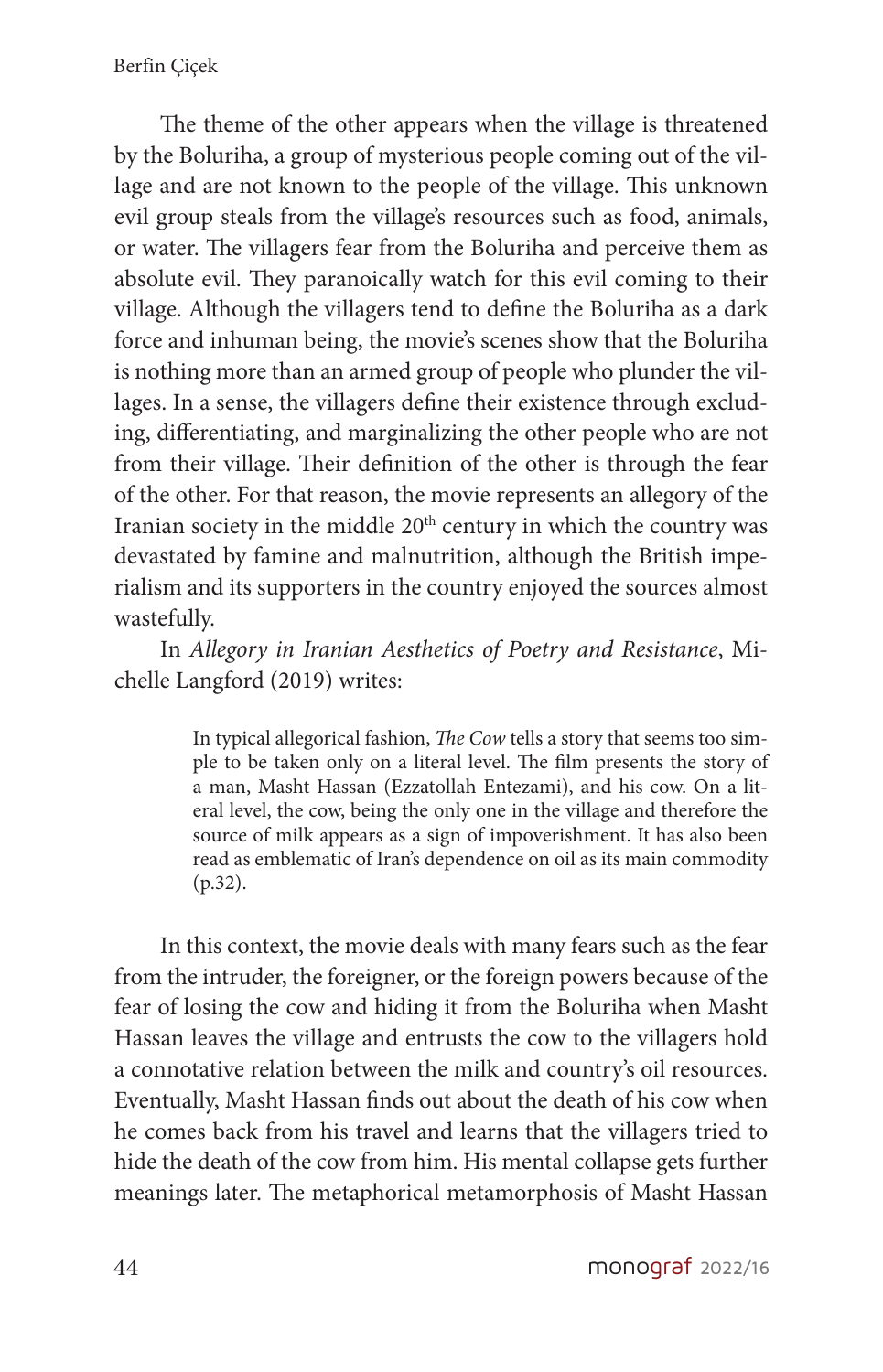reflects on animorphisim, which means infusing humans with animal characteristics. Regarding this, the movie is a critique of what foreshadows the Iranian future and its economic and social impacts on the human condition.

As a movie based on the story *Azādārān-e Bayal* (*The Mourners of Bayal*, 1964) by Gholam-Hossein Saedi, it functions through the techniques that bypass the censorship of the Pahlavi monarchy. Saedi, one of the most important figures of Iranian literature, reflected on his disappointment with the Islamic Revolution in his narratives, and he died of alcohol consumption in 1985. Considering this, the movie politicizes the *psychotic realism* of Saedi's by visualizing his depression and mental collapse through the theme of human and animal. Unlike masters such as Forough Farrokhzad and Abbas Kiarostami's *actual realism* by zooming the camera on the subjects of the movie, as Hamid Dabashi (2012) asserts in *Corpus Anarchicum: Political Protest, Suicidal Violence, and the Making of the Posthuman Body*, Mehrjui's narrative follows the traces of what Theodor Adorno calls "subversion of the content by form" (p.169). By this term, Adorno addresses the form of writing in which the content mocks the form and vice versa. In other words, while the formal elements of the movie present a realistic depiction, the content diverges from the realistic depictions of social life in the movie because the textual reading of the movie suggests a metamorphosis of a human into an animal. According to this definition, Mehrjui emancipates from the hardened ideology of realism by blurring the boundary between the human and animal. The movie's subject becomes an embodied, creative protest against the movie's realistic depiction of the life subjects live through.

Mehrzad Boroujerdi's (1996) book *Iranian Intellectuals and the West* explains how Shah's failing modernism gave rise to clergy's emergence as *organic intellectuals* who hold strong local networks with ideas of politicization of Islam. However, Mehrjui resists to ossification of realism in Iranian movies with critical approaches and creative strategies. Mehrjui's artistic creativity and critical apparatus camouflage resistance in material reality, not within theoretical significations. Such a critical apparatus is observable in Mehrjui's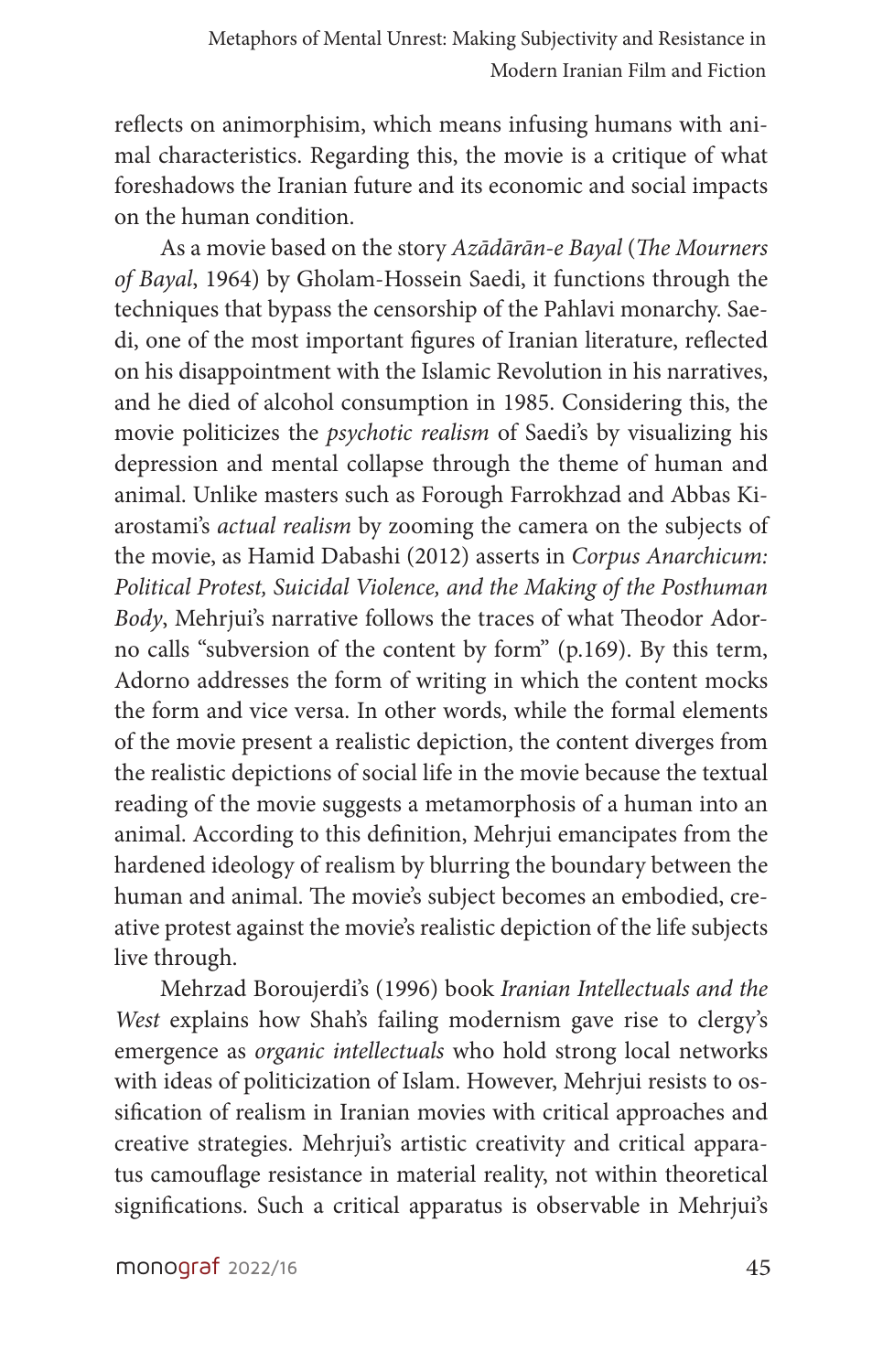other masterpiece *Hamoun* (1989) which tells the story of a failing philosopher stuck between the fast-changing ideologies of Western liberalism and theocratic nationalism clashing with the economic, social, and political injustices in the society.

#### **Westoxification or Occidentosis in Simin Daneshvar's** *Sūvashūn*

This section relates to the relationship between the metaphor and illness as resistance to suppression. Daneshvar's novel Sūvashūn is an example of how the western influence on Iranian society leaves people sick physically and metaphorically. The novel's metaphorical narration of irrational westernization in Iranian society is a critique against foreign intervention and exploitation of Iranian resources because it scrutinizes the dynamics between the Iranian society and the foreign people in the country. While those foreigners benefit from the country's resources abundantly, Iranians are not even able to receive necessary health care systems. In this respect, through the idea of using both physical and mental sickness as means of representing the social and political unrest, the novel discovers the ways in which the narrative becomes a protest and critique.

In *Occidentosis: A Plague From the West*, Jalal Al-i Ahmad (1984) defines Iran's struggle for westernization as an illness similar to cholera or a plague because it sickens everybody in family and society like a plague. He writes:

> Occidentosis has two poles or extremes-two ends of one continuum. One pole is the Occident, by which I mean all Europe, Soviet Russia, and North America, the developed and industrialized nations that can use machines to turn raw materials into more complex forms that can be marketed as goods. These raw materials are not only iron ore and oil, or gut, cotton and gum tragacanth; they are also myths, dogmas, music, and the higher worlds. The other pole is Asia and Africa, or the backward, developing or nonindustrial nations that have been made into consumers of Western goods (Al-i Ahmad, 1984, 27).

Occidentosis is the condition of *gharbzadagi* which can be translated as admiration for the West and its values. Al-i Ahmad's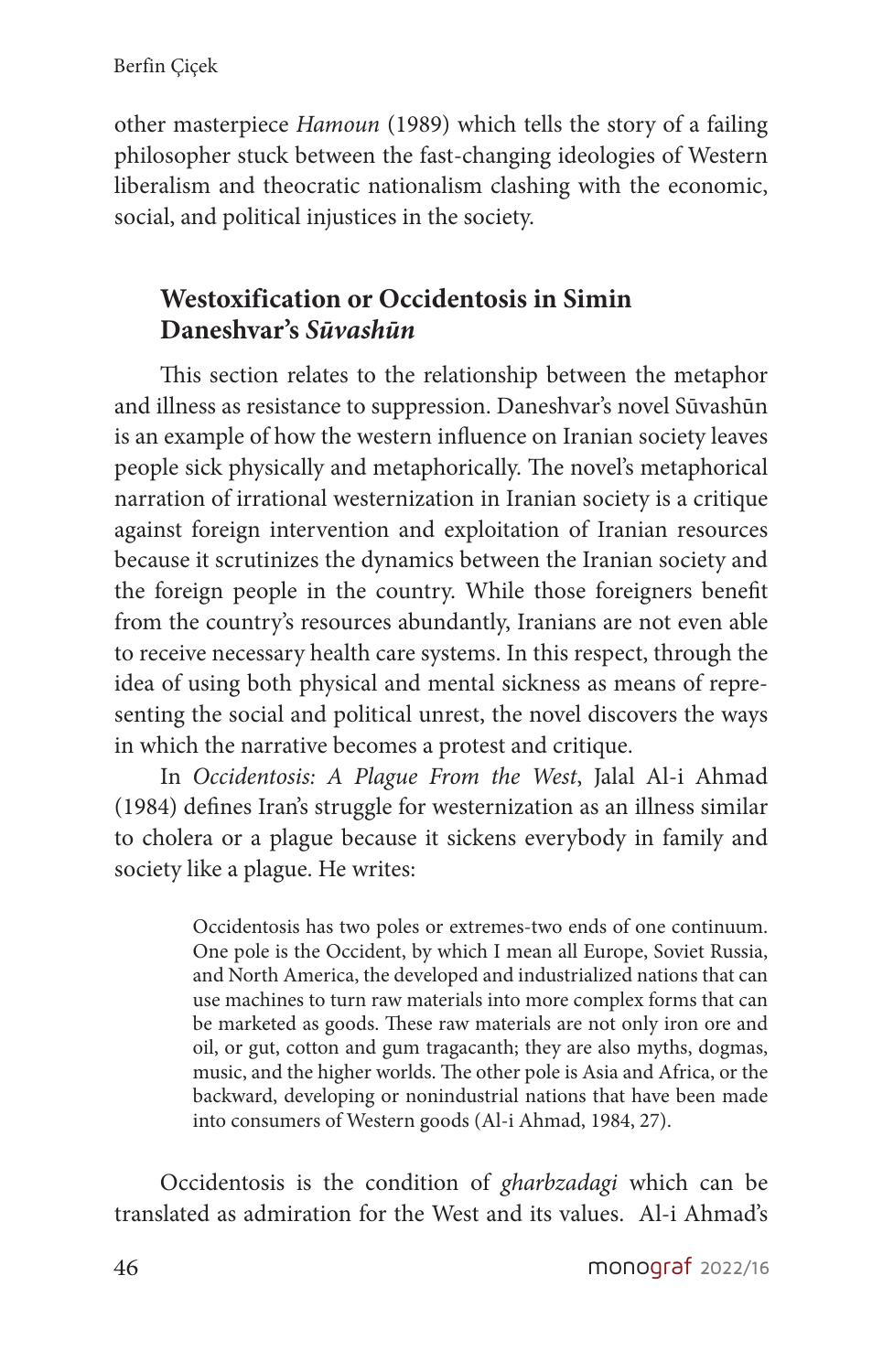critique of westernization is that the development of the Iranian nation is always considered to be westward. He criticizes society for behaving like the Westerners, dressing like them, or coding the good and the bad according to the rules they rule out. Moreover, mechanization and industrialization leave people in a situation which he calls *māshīn-zadegī* or *mechanosis* (p.122). He uses this term to describe the mechanization of society as a problem of Western civilizations. In his social and anti-colonialist critique, Al-i Ahmad renders Iran's suffering to a set of diagnoses such as an infection from the inside, metaphorical tuberculosis, and cholera. According to him, Iran's existential restlessness is because of the intruders that exploit the economic sources and beliefs and lifestyles. Daneshvar's employment of this theme is that she indicates the symptoms of mechanosis in Iranian society. For example, Yusef and his brother become enemies for political and economic reasons, which Zari believes to result from Western influence on Iranian society.

 The use of illness trope is prevalent in Simin Daneshvar's novel *Sūvashūn* (translated as *A Persian Requiem* and published in 1969*)*. In the novel, Daneshvar, one of the most eminent figures of Iranian literature, offers an experience of Iran's modernization process, however, this process is a troubled one because it is failing due to social and economic injustices that the country is going through. The novel depicts Iran in a setting occupied by the Allied Forces in World War II when a typhus outbreak devastated the country, and people suffered from famine. The peasants and the emerging bourgeoisie were mostly affected by the outbreak while the occupying forces, especially the British, enjoyed the sources wastefully such as oil and food. The novel begins with waste in the wedding house and the stress on the waste of food continues to be a subject matter of the novel:

> Groups of guests filed into the marriage room just to admire the bread. Zari Khanom and Yusef Khan also managed to see it close up. The minute Yusef set eyes on it, he blurted out loud: 'Those fools! Licking the boots that kick them! And to waste so much at time like this…' (Daneshvar, 1969, p.12).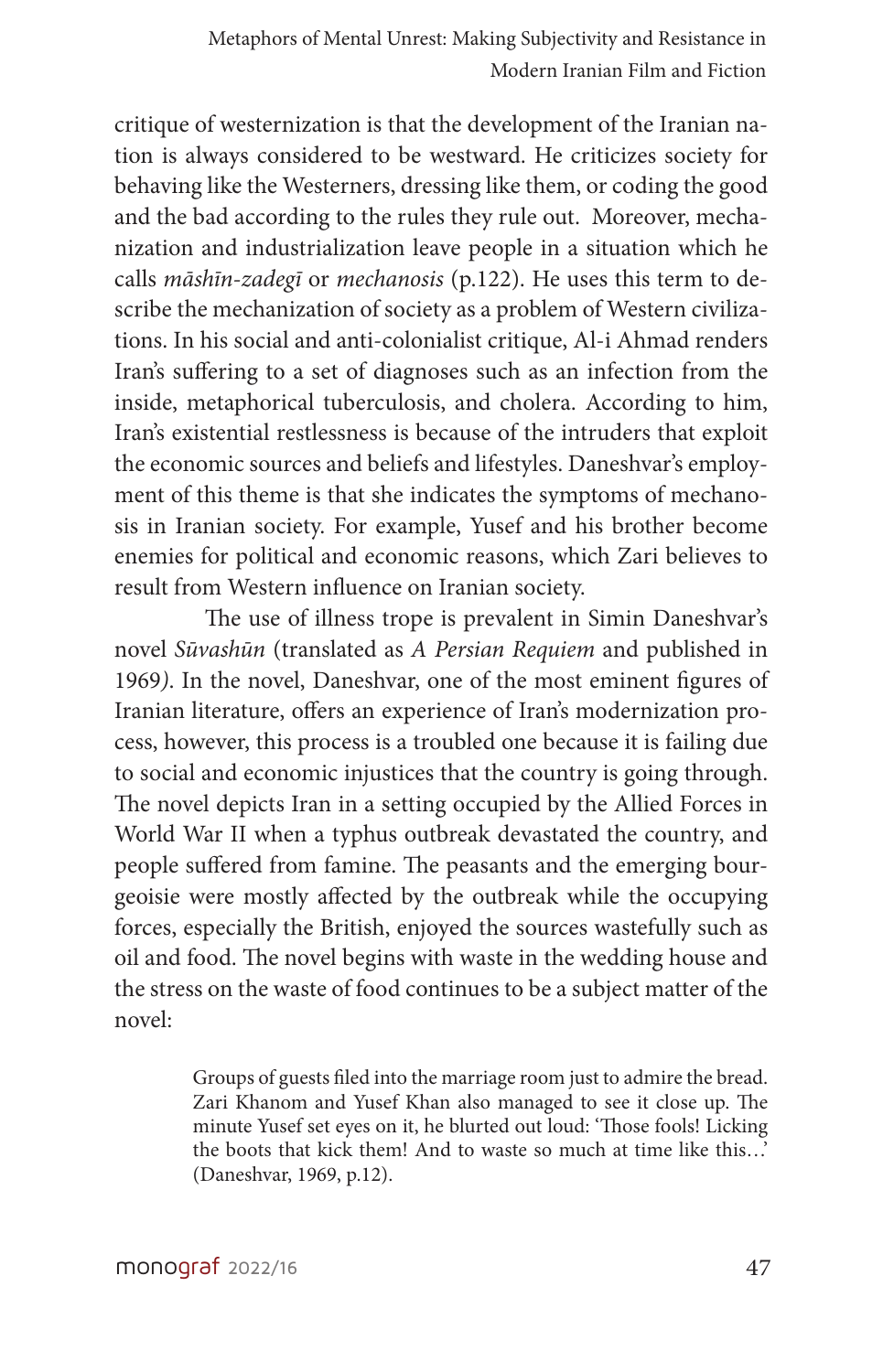Zari does not only get anxious about losing her mind. She is also worried because those deprived of sufficient food supplies would lose their minds. For instance, when Zari recalls her conversations with the leftish teacher, Fotuhi, who favors communism for a just society in Iran. At the same time, she is perplexed by what Abolqasem Khan, the brother of Yusef, told her about the backwardness of the Iranian nation and that it is impossible to cure the people with national remedies, rather a western intrusion is necessary for the cure of the country. Regarding the sociopolitical polarization of the characters, the novel fictionalizes historical documentation of an epidemic and its relation to mental illnesses, women's pregnancy, and in the protagonist's case, fear and anxiety.

Zari, the protagonist, is a chronic mourner from the beginning of the narrative. Her story begins with her loss of emerald earrings gifted to her by her mother-in-law when she goes to the wedding ceremony of the governor of the city, Shiraz. She is asked to lend her earrings to the bride; however, she is not given them back. Later, she mourns for the horse of her son which is forcibly taken from him to be gifted to the governor's daughter, for that small kid brought to the farm because he lost his parents because of tuberculosis, and lastly, for the death of her husband who the enemies of him kill because he rejects to sell crops to the British army. Although Zari is the protagonist, her existence and voice are there to observe the sufferings of the others while she neglects her sufferings and falls sick at the end.

Daneshvar's realist narrative is told from a social and political perspective. Her husband, Yusef, opposes the Allied Forces, but when Zari finds out she is pregnant with the fourth child, she gets more cautious and tries to persuade her husband to give up on his resistance. Because she is extremely concerned with her children, Zari gets more paranoiac throughout the novel. She, in a sense, gets hypochondriac because she suffers from the fear of mental corruption. Zari's case is a metaphorical representative of the Iranian intellectuals who hold sociopolitical hypochondria because when Zari gets acquainted with the physically sick people, her anxieties dissolve. As the wife of a rich landowner, she realizes that her situation is never worse than those people suffering from tuberculosis or typhoid.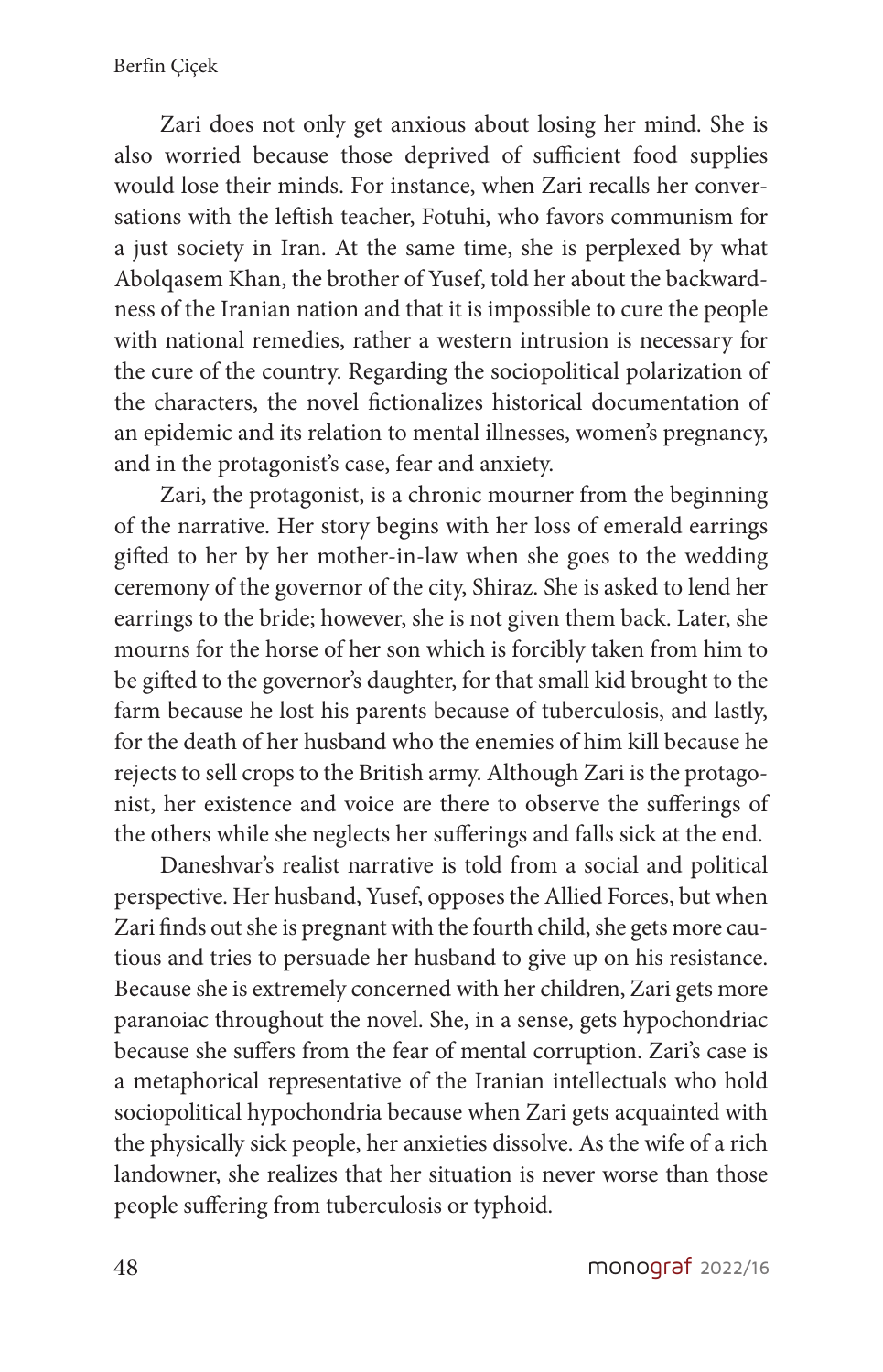The novel's critical engagement with imperialism in the country reveals the injustices that people suffer. For example, when Zari takes a little child with typhoid to the closest Missionary Hospital, the British doctor Khanom Hakim refuses to examine the child because the hospital is only for foreign soldiers and officers. The same doctor is also the one who operated Zari's cesarean births. Zari remembers how insensitively the doctor behaved when they talked about cancer. While Zari talks about her mother's death from cancer, Khanom Hakim makes a comment on Europe and Hitler likening him to cancer. This moment is ironic because the doctor does not take the responsibility of examining and helping a child who is about to die, but she criticizes Hitler for sickening Europe. It is also interesting that the same doctor makes a rich woman give birth while she refuses to examine the child who has nobody to take care of him. The analogy between Hitler and cancer in the novel also tells about the hypocrisy of the intellectuals who refuse to take a step towards bringing equality and justice to society. The doctor, in this regard, becomes the hypocritical intellectual because she refuses to take the responsibility to cure the child but complains about the political problems in the world. The analogy between Hitler and cancer in the novel also tells about the hypocrisy of the intellectuals who refuse to take a step towards bringing equality and justice to society. The scene depicts the hierarchy even among those who are sick because those chosen to live are privileged while receiving medical treatment.

#### **War, Trauma, and Post-traumatic Stress Disorder in**  *The Colonel* **by Mahmoud Dowlatabadi**

After discussing the metaphor of sickness as a critique of imperialism, we need to understand how it also contributes to the critique of oppressive governments. As examples from pre and post-revolutionary periods, Daneshvar and Dowlatabadi's novels both use the theme of sickness as a societal reaction rising against oppression. The reason for analyzing the two novels from different eras is to indicate how the theme of sickness is a timeless theme to discuss societal unrest. The artistic employment of the theme sickness carries

monograf 2022/16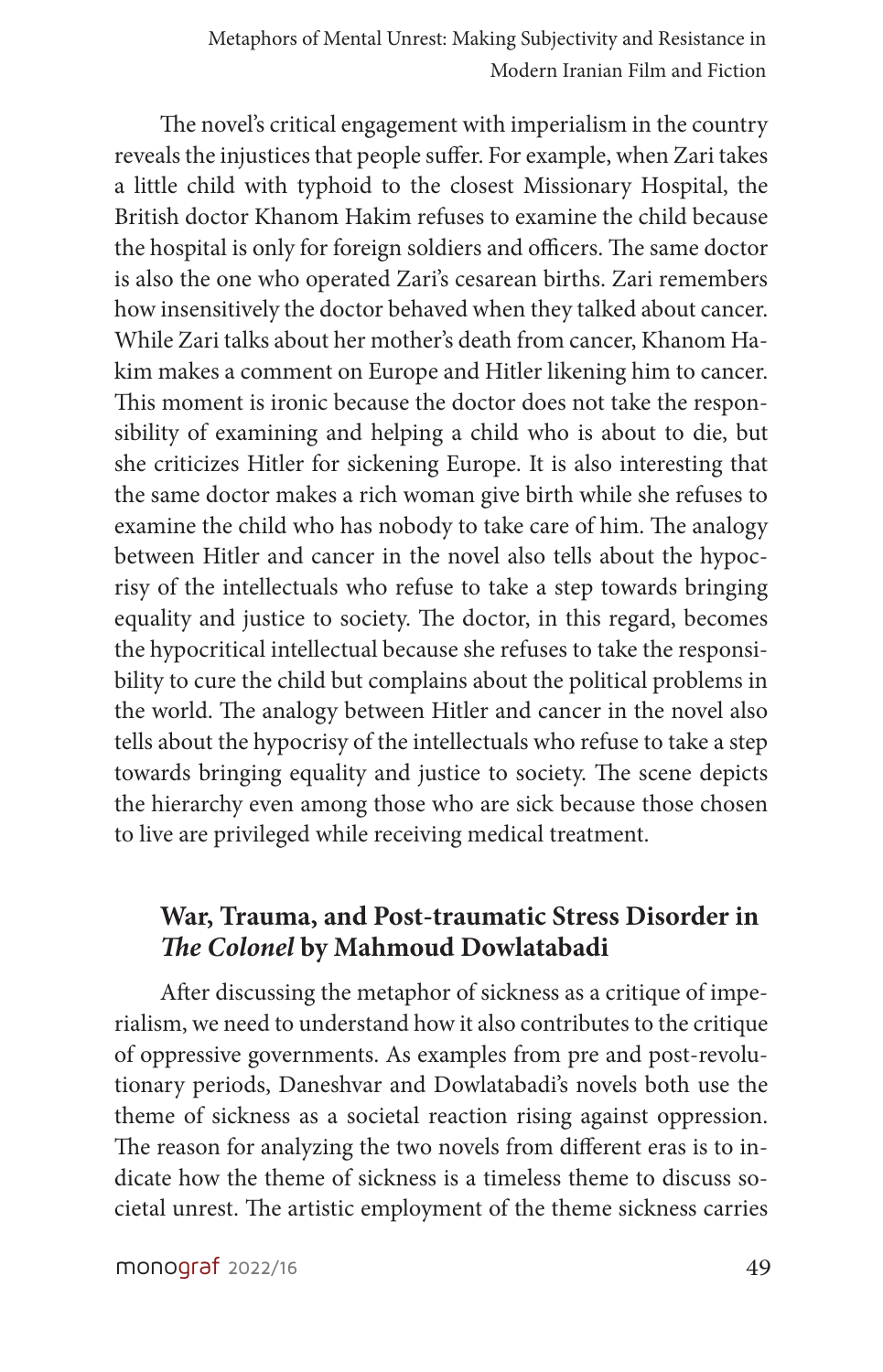a strategic value for the literary creations in the examples from the novels discussed because the metaphorical use of the theme enables the authors to create a censor-free work, especially for those authors such as Dowlatabadi, whose ideas were thought to be dangerous by the newly established government, therefore needed to be censored.

Mahmoud Dowlatabadi is one of the prominent figures of contemporary Iranian literature after the Islamic revolution in 1979. He elaborates on poverty, violence, and injustice to dispossessed groups in his works. During his stay in Tehran after the revolution, he was criticized by diaspora-based authors from Iran. However, when he was detected by the SAVAK police, Shah's secret police, he was told by the police that "the young people who carry his books turn into be provocative and revolutionary". The novel discusses a period shortly after the establishment of the Islamic Republic of Iran under the control of revolutionaries. *The Colonel* (*Zaval-e Kolonel*, 2011) was first published in Germany and later in the US and UK. The novel is a representation of the revolution in the sense that it embeds unavoidability of violence, sorrow, and mourning for the lost ones because the revolution occurred in a violent environment according to the depictions in the novel.

Moreover, the violence is not only political but also a part of the smallest social groups such as families, which is revealed in the novel when the father kills his wife in an honor killing. The introductory remarks by the translator of the book Tom Patterdale tell us about the title of the book. Patterdale writes that the colonel was the nickname for Mohammad-Taqi Khan Pesyan, a commander trained in Europe during the Shah's reign (p.11). And the father is called colonel as well because he is a retired guard of the Shah. What is more, he names his martyr son after Mohammad-Taqi Khan Pesyan.

The novel's main characters are the father, who is nameless and only called colonel by the people, the dead daughter Parvaneh who is 14 years old and killed for committing crimes against the new state of the Islamic republic. The sons are Amir who is brutally tortured by the Shah's regime and is not able to go out for years and making plans of suicide, and finally, the other older daughter Farzaneh who is married to a violent husband, Qorbani who is making fun of the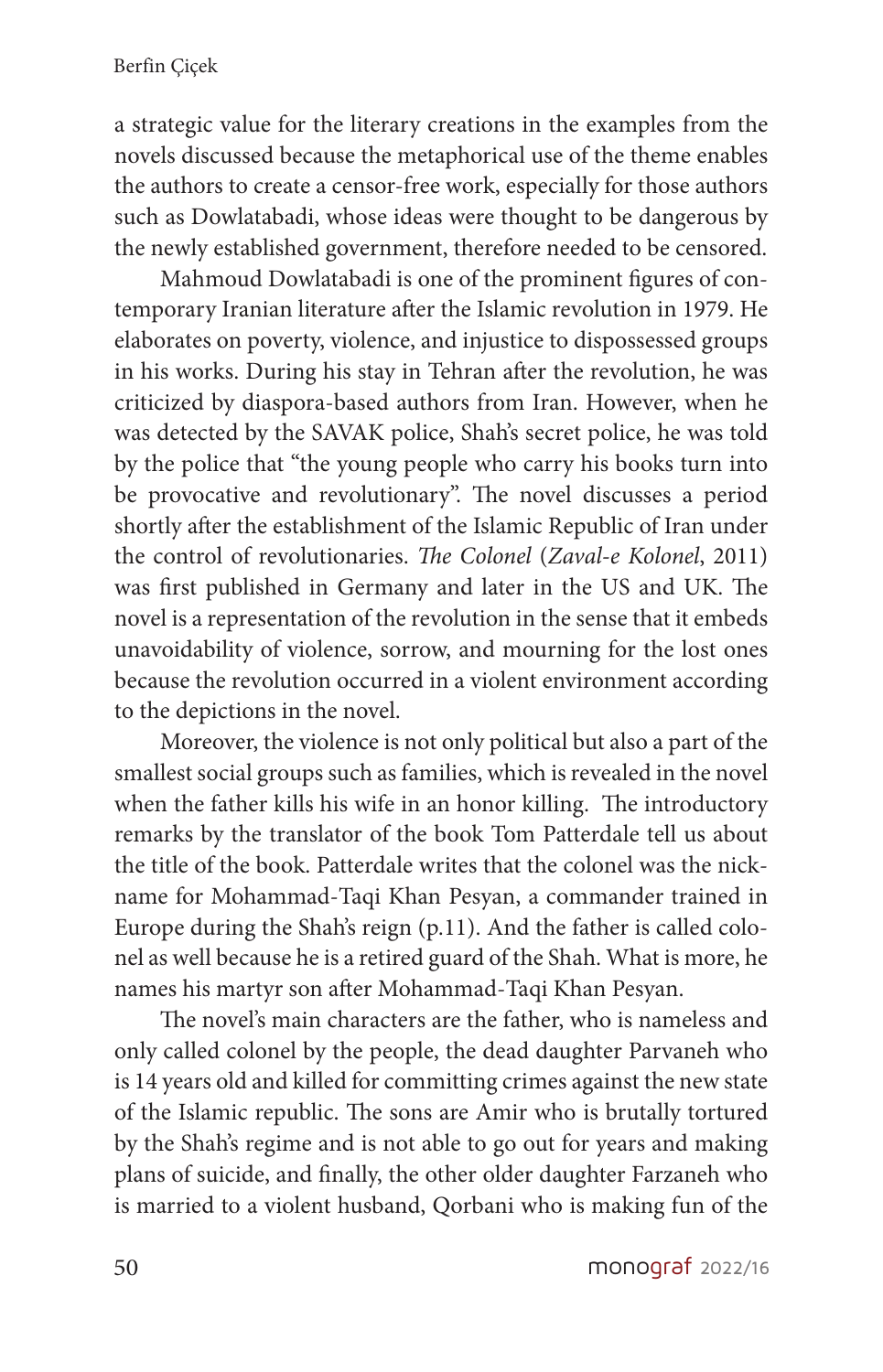colonel and the martyred son who falls dead during the Iran-Iraq war. The narrative begins with a father who has to bury his dead daughter's tortured body at night without any funeral ceremony because she is a political criminal during the early times of the 1979 Iranian Revolution. The heteroglossia in the novel is dominant with the diverse utterances of the characters who talk their minds to the reader. The narrative changes the voices from the father to his son, from past to present. The antagonist in the novel is neither the father nor the son, rather the antagonist changes and the viewpoints in the novel shift between the father and the other characters. Although the omniscient narrator makes the reader aware of every aspect of characters in the novel, the theme of sickness creatively appears to reconstruct the whole narrative because the multiple viewpoints reflect the mental instability of the characters. For example, the chapters change the narrators heard when the narration changes from the father's to the son's memories.

While the father struggles with the dead body of his child, we find him in despair and grief for his other children, one of whom is tortured terribly during the Shah's regime, thus living his life at home almost like an exile who the people do not see for years and the other died in the war against Iraq. As readers, we confront the grief and mourning of each character through the stream of their consciousness and the revival of their traumatic memories. All the motifs such as mud, rain, darkness, violence, insanity, and chaos feature the environment of Iran in the 1980s. The characters are failing revolutionaries on the verge of madness because of their silent mourning. For instance, Amir's self-isolation is his mourning for not being able to follow his ideas. They cannot even own their mourning privately because the right to mourn over the dead body belongs to the public as the dead one is a martyr. Mourning, in a sense, becomes the exile of the failing subjects in the novel because the mourners lose their perception of time and space to the degree of losing their rationality because they are entrapped in a life dependent on the pains of the past traumas. Those mourners like Amir who exiled themselves by giving up their lives prefer to isolate themselves and not be seen by others, almost to the degree of being forgotten be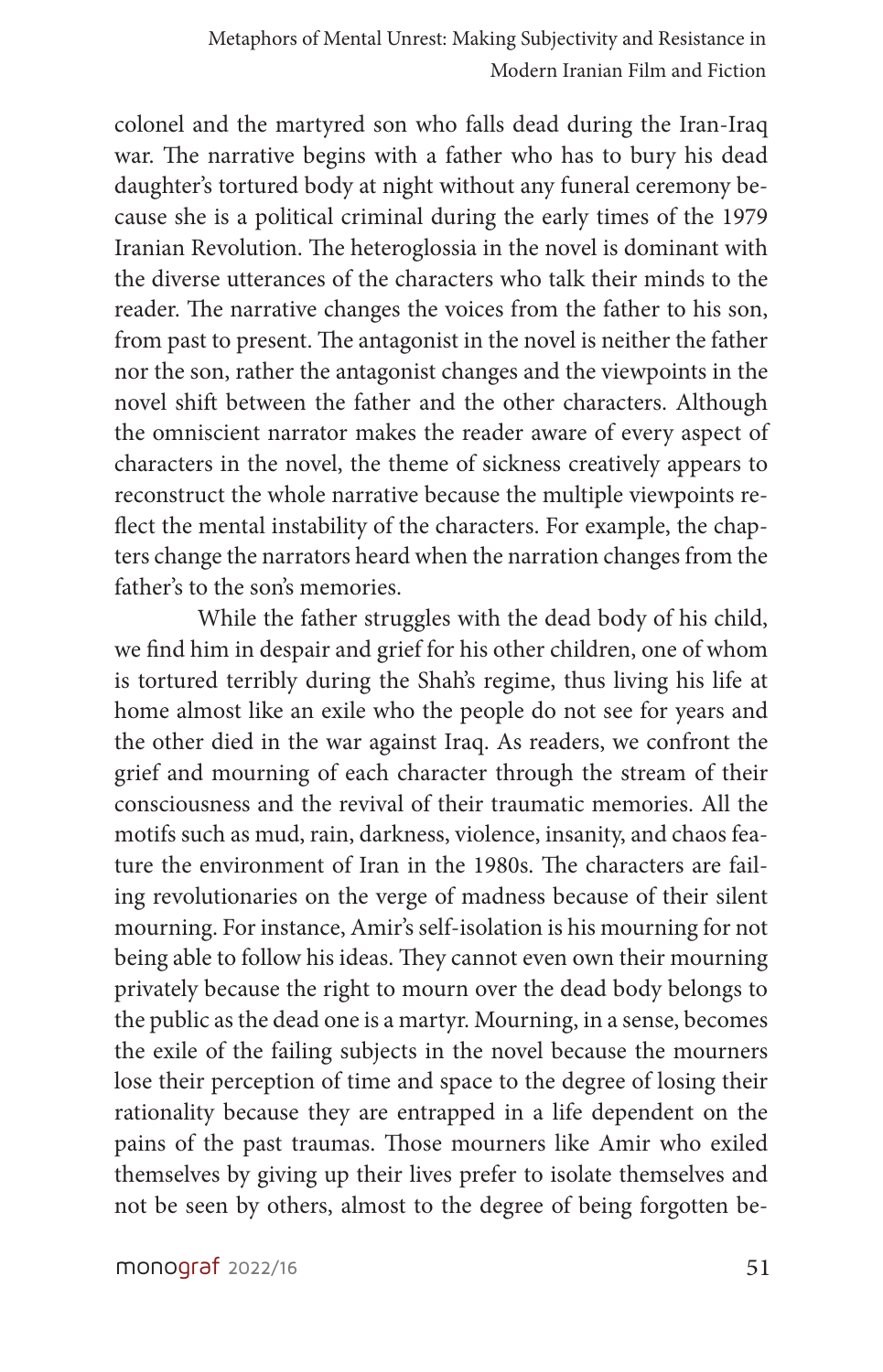cause they feel degraded and unsuccessful. The novel resolves into no solution at the end, which suggests the paradoxical atmosphere of the mourning. The more the characters mourn, the more they fail and get far from reality. The shift between their voices can be read as a literary technique of representing the indescribability of grief in the written narrative. The novel experiments on the different ways of representing grief and mourning through the characters' coping style with the grief such as choosing to be invisible, staying silent, or talking about one's grief. What is common for the mourners is that grief exiles them from their souls and deprives them of their sense of reality.

Judith Butler (2004) explains our vulnerability as a result of our existence as intersubjective beings. Because we are dependent on each other, we are affected by the loss of others who are important to us. According to Butler, mourning results from one's feeling missing because of the unexpected and sudden loss that one has no control over (p.22). To overcome mourning and grief does not mean to forget what is lost (p.28). Mourning for somebody or something is also mourning for the sudden change of one's self because one is not the old one before the loss. Therefore, our loss of what is fundamental to ourselves is the main motivation behind the grief. By our nature, we are vulnerable because we are always subjected to the gaze of the other. We cannot preempt the violence against us because it is sudden and unexpected at the beginning. If we become aware of our vulnerability, we might come up with nonviolent solutions. In terms of vulnerability, we have to keep in mind that certain lives are more vulnerable when compared to others, thus increasing the probability of violence amongst the groups (p.20). The later parts of Butler's writing differ from the first parts of her writing in the sense that from a psychoanalytical reading of mourning, she shifts to political critique of the division of the Third and First world countries. She does not believe in such a conception and asserts that our vulnerabilities are international somehow.

Father's initial thoughts about the death of his daughter is political in the sense that he is aware she is degraded: "The colonel was aware that, by giving a coffin and an ambulance, they had shown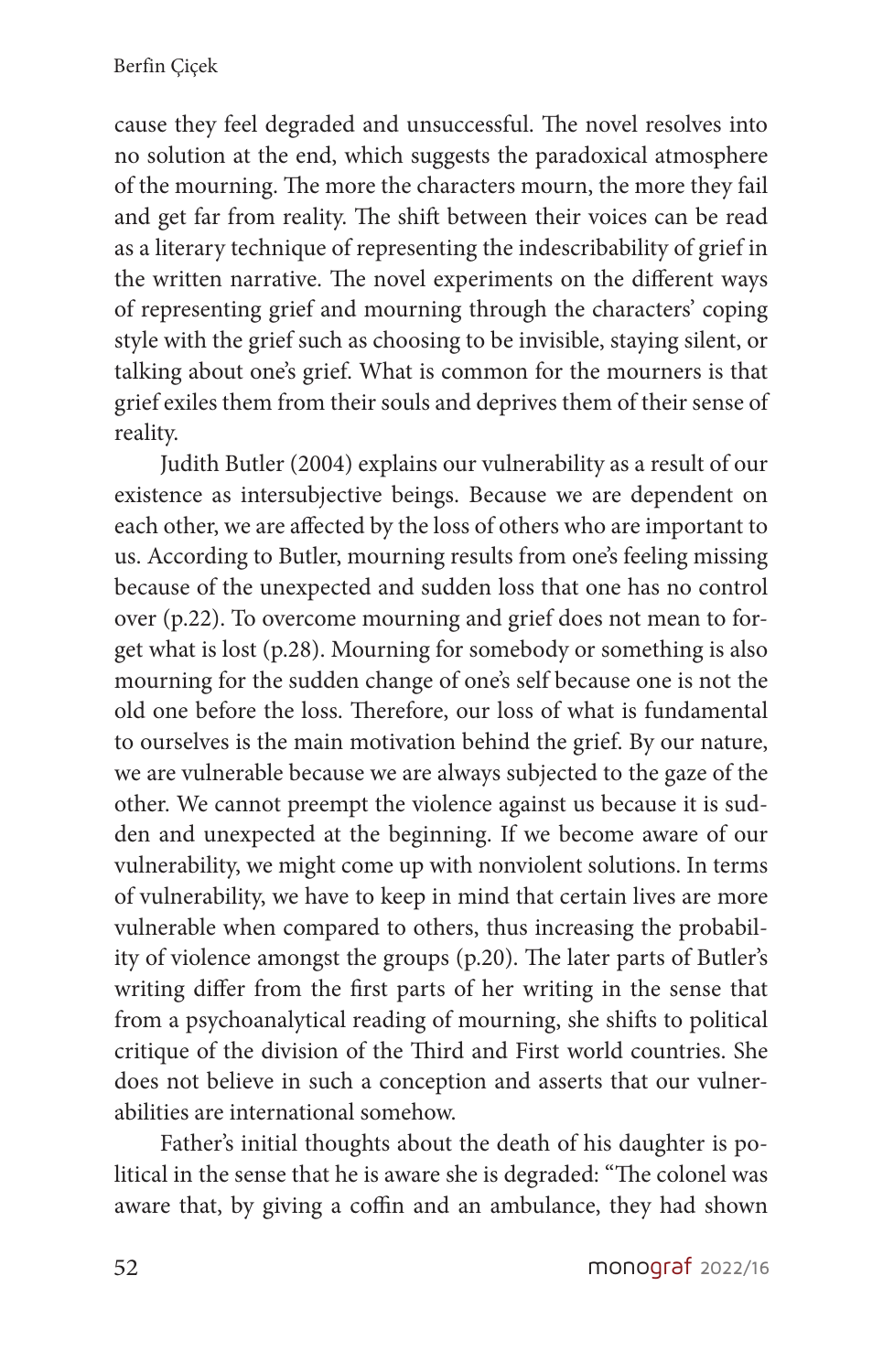him some respect, but he also noticed that the driver could not care less and was driving as if he was delivering meat to the butcher's" (Dowlatabadi, 2011, p.25). The dead body is Parvaneh is degraded to flesh and is not grievable in the regime's eyes. And by not giving her a proper funeral ceremony, the state uses its function of *necropolitics*. According to Achille Mbembe, necropolitics is the politics of how death works. Elaborating on Foucault's definition of biopower, which is the power that defines who has the right to live or die, Mbembe articulates the state's power over the death of the subjects and the power it gains over their dead bodies (2003). The novel's indication of the state's functioning of necropolitics is that Parvaneh is dehumanized in this way and her resistance is wiped out as well as her dignity through her death. We have to keep in mind that Parvaneh is not given a proper tomb, and the state orders her tomb to be unmarked. From this perspective, her existence is not only silenced, rather she is regarded as having never existed and resisted the new regime. To understand better, Butler's question can help: "What is the relation between the violence by which these ungrievable lives were lost and the prohibition on their public grievability?" (2004, 36). The relation is that their depriving a subject of her grievability is denying her voice.

The dehumanization and humiliation of the subjects do not end with Parvaneh's burial, but the public executions of those who come up against the regime continue on different groups in the country. What is contradictory is that public grieving is not allowed, but the public performance of torture and punishment is ritualized. The text offers a scene in which a prisoner is sentenced to death:

> The clear intention was to humiliate him. Unseen hand kept pushing his dangling body this way and that, so that it was lit from all sides by the glare of the spotlights. His naked body was just a bag of skin and bones, indicating that he had spent his youth locked up in damp and stinking jail cells. It was hard to see why the authorities were so insistent on publicly disgracing and torturing this man, as the performance did nothing to stop his mother weeping and crying incessantly in Azeri: 'Men evledimi tanimirem, bu menim evledim deyir. Onu mene görsetin!' (Dowlatabadi, 2011, p.213).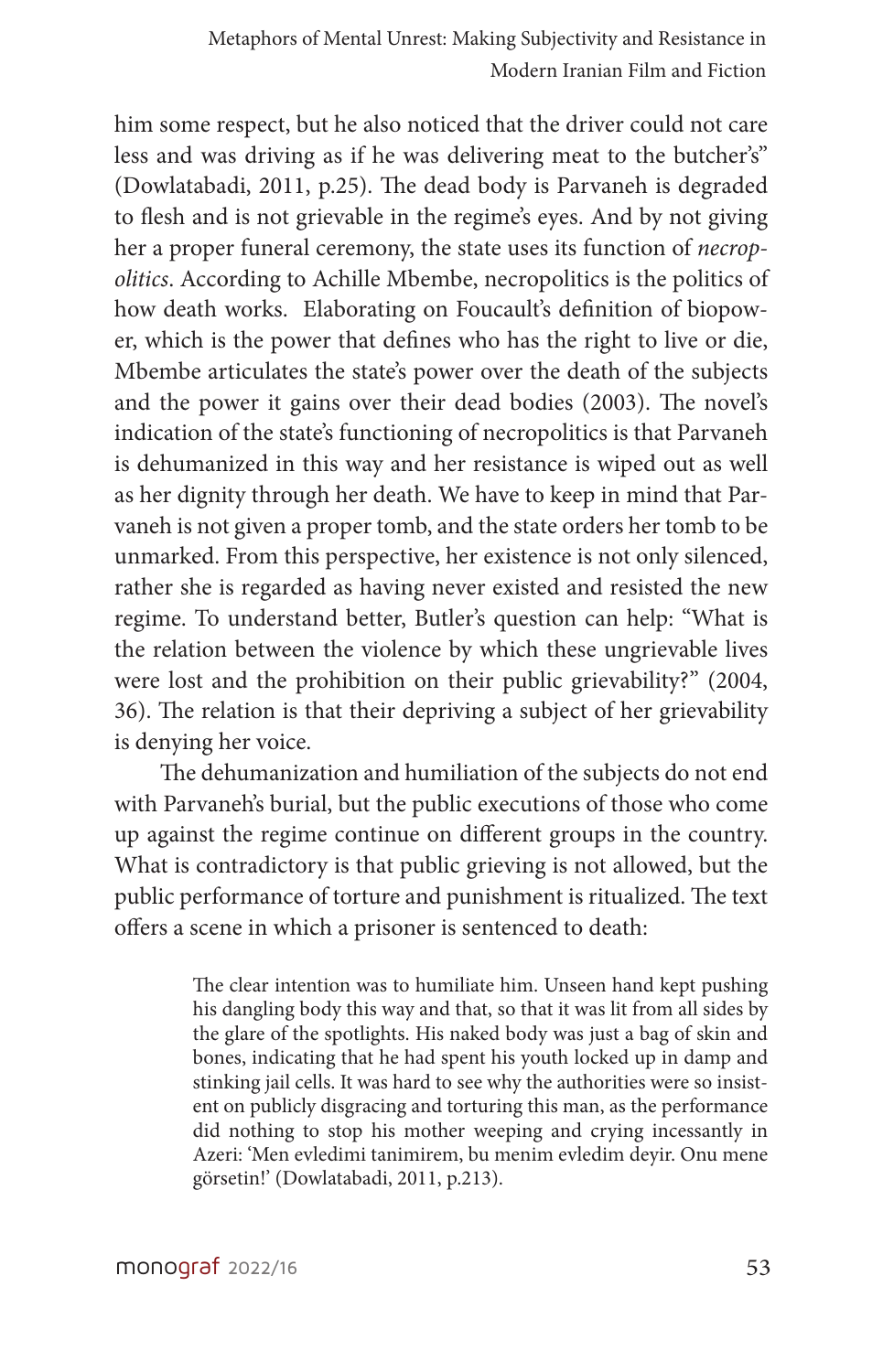Mother's grief is public, and she expresses her pain with lamentations. Unlike Parvaneh's father, the prisoner's mother is made to mourn in public so that her situation would be a menace for those who would think of resisting. As it can be observed through the examples, grief and mourning are personal reactions to traumatic events and the reactions might differ depending on the personality of the mourner. In that sense, there is no single way of one's responding to pain.

Grief appears in other forms as well. For example, the father blames himself for the death of his kids. He mourns for himself as a failing father who caused his children's death.

> A young mind hungers for new ideas and, as a father, I had no right to respond to that perfectly reasonable need. What else keeps a nation alive? So why should I blame myself? What else could I have done? Should I have lied to them? I admit, yes, that sometimes I held the truth back from them and sometimes I inculcated things into them… But who can tell what they would have found out on their own? After all, nobody can pull the wool over the eyes of the young. No, I've got nothing to be ashamed of, and I should not allow myself to think that I've let my sons down in any way. Why should such an idea have ever entered my head? My sons, my sons, what have we come to that we have to regret having done the most reasonable thing one could have done? (Dowlatabadi, 2011, p.15).

Father's grief is so intense that he unconsciously tries to find ways to free himself from the sense of guilt of causing his children's death. As such, mourning for the lost ones does not mean forgetting; rather, remembering and letting the past haunt the present. The father mourns for knowing the unavoidability of the pain and helplessness. Although he thinks he does the right thing for his kids, he is aware of the upcoming violence if he teaches them to resist and follow their ideas no matter what waits for them. The already and always existing violence lets them no escape, and that is exactly what the father mourns for. His grief is doubled when he feels guilt for killing his wife for saving his honor. He thinks that the death of his kids is a punishment for killing his wife. In that sense, his mourning is a self-punishment as well.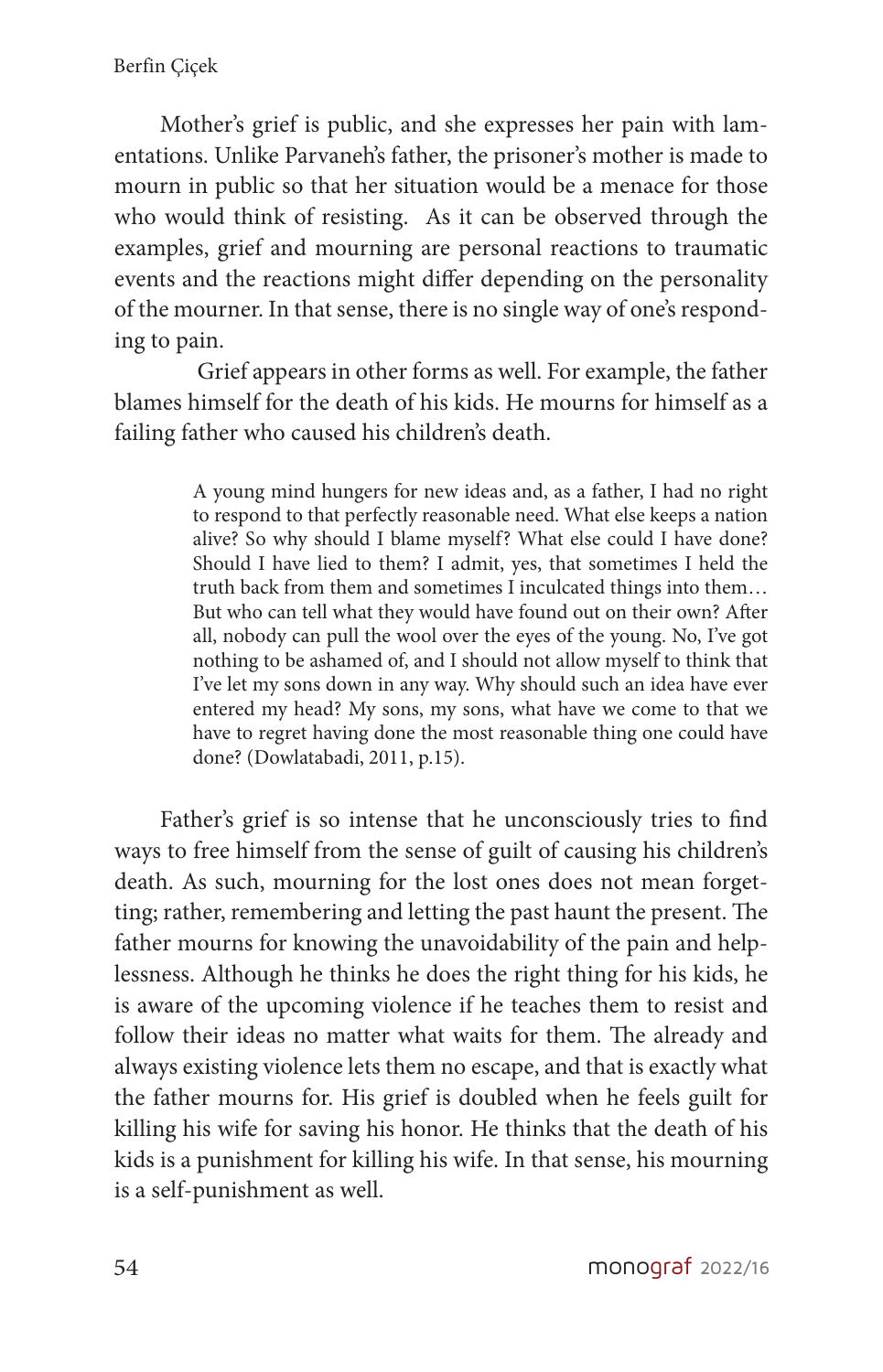The father does not only mourn for himself, but he also mourns for the young generations who are failing revolutionaries:

The young were all trying to find themselves in the revolution, trying to give some meaning to their lives. Revolution gave them a thrill and kept their adrenaline going. They were riding a wave of excitement, like a dove that flies higher and higher to reach the sun, until it burns up – that's the acme of truth for youth! The revolution carried my children off and I have no idea at what point any of them got burned or may be still burning, for that matter. We should feel sorry for our immediate neighbors, our fellow townsmen and fellow countrymen, if any of their young men should come back from the edge of immolation only half-burned, if they descend from that height only to discover that the truth, they have found is nothing but specious doctrine and bogus ideology… Then this glowing, molten wreck turns into a stream of raging fire… (Dowlatabadi, 2011, p.6).

The father explains that the revolutionaries found nothing but violence at the end of their efforts, reflecting on their self-blaming and finding out the vainness of burning their futures for their ideological ideas. Hamid Dabashi (2016) writes in *Iran: the Rebirth of a Nation* that many revolutionaries blamed themselves for bringing cruelty upon the Iranian nation. He writes, "Today leading Islamist revolutionaries, many of them in jail or exile, are coming forward and publicly apologizing for what they have done in bringing this calamity upon their own people" (p.120). Subjects' failing to find the meaning in revolution drags them into long-lasting mourning. Amir, for example, the son who is tortured by the shah's police and never goes out since then, loses his sense of rationality and shifts between sanity and madness.

When he is alone, Amir questions his existence and finds no meaning in existence,

> I don't exist, I am nobody's child, I belong nowhere. I exist only to deny myself. My final trick will be to choose the manner and time of my own death, so that the others will have to take to their graves their wish to kill me. This is the only way that I can take my revenge on the horror that has engulfed us (Dowlatabadi, 2011, p.114).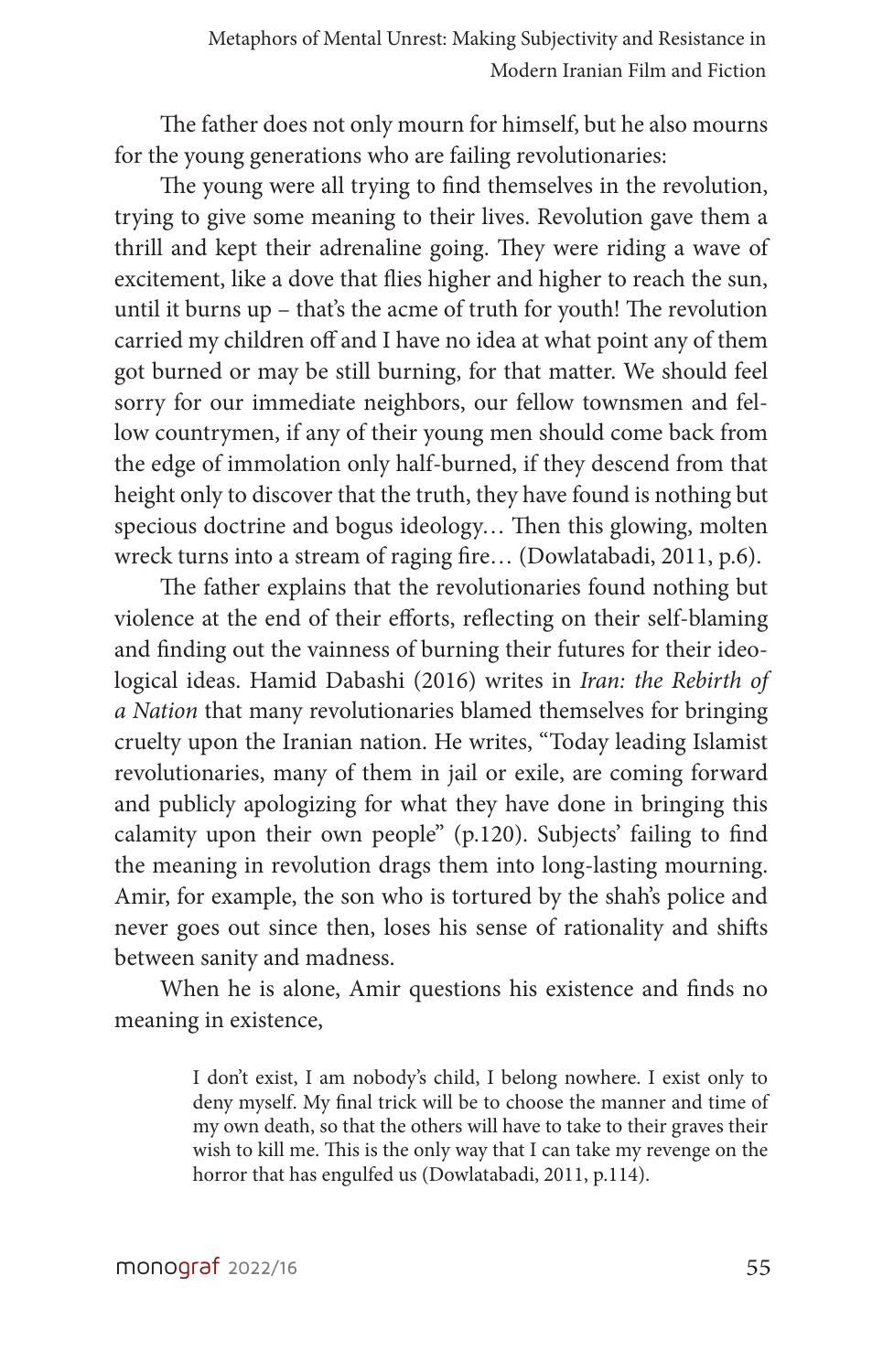Torture ruins the body and one's belief in herself, ideas, or self-respect. As obvious in Amir's case, the torture he had to go under makes him lose his confidence as a human and will for living, that's why he plots suicidal thoughts. The body's openness to violence makes the subjectivity open to existential pains as well. Hamid Dabashi sees this kind of mourning as an opportunity for freedom and pushes towards taking action for emancipation. He asserts that a self-resurrection is always possible from the ruins because the tortured body becomes the collective symbol of the nation who is tortured and, in the end, the state's legitimacy is ruined when it tortures the nation. Judith Butler makes a similar argument when she suggests mourning is a step into one's regaining of subjectivity and compensating for one's lost sound (p.44). In other words, mourning is not a surrender but a search for being who we are before the trauma. Although the novel offers no resolution or ending to the characters' stories, it ends with a man wandering in the streets, playing setar and telling poems. The father switches on the lights of the whole house, and the story ends. The dark environment of the house is enlightened for the first time while the novel ends, stressing that the ends might be the new beginnings and there is still hope despite everything.

In *The Colonel*, myths, stories, memories, narratives come together and create internarrative subjects whose consciousness replaces each other, so it becomes difficult for the reader to follow who is speaking in the narrative. Those characters carry something in common which is their grief. With its powerful and vivid description of the thoughts and emotions, the novel becomes a sentimentally influencing one. It desacralizes the ideologies that drive the people into madness. When the father confesses that he sacrificed his son for the war, he deconstructs the sacredness of martyrdom, a longexisting belief in Shi'ism, the preeminent belief in Iran.

Moreover, this belief gets the right to mourn from the hands of the mourner. When the father attends his son's funeral, he cannot cry or revolt because his son's grief is no longer his grief. The state sacralizes the son's body, and it is given the symbolic meanings of self-sacrifice and heroism. If the father mourns for the son publicly,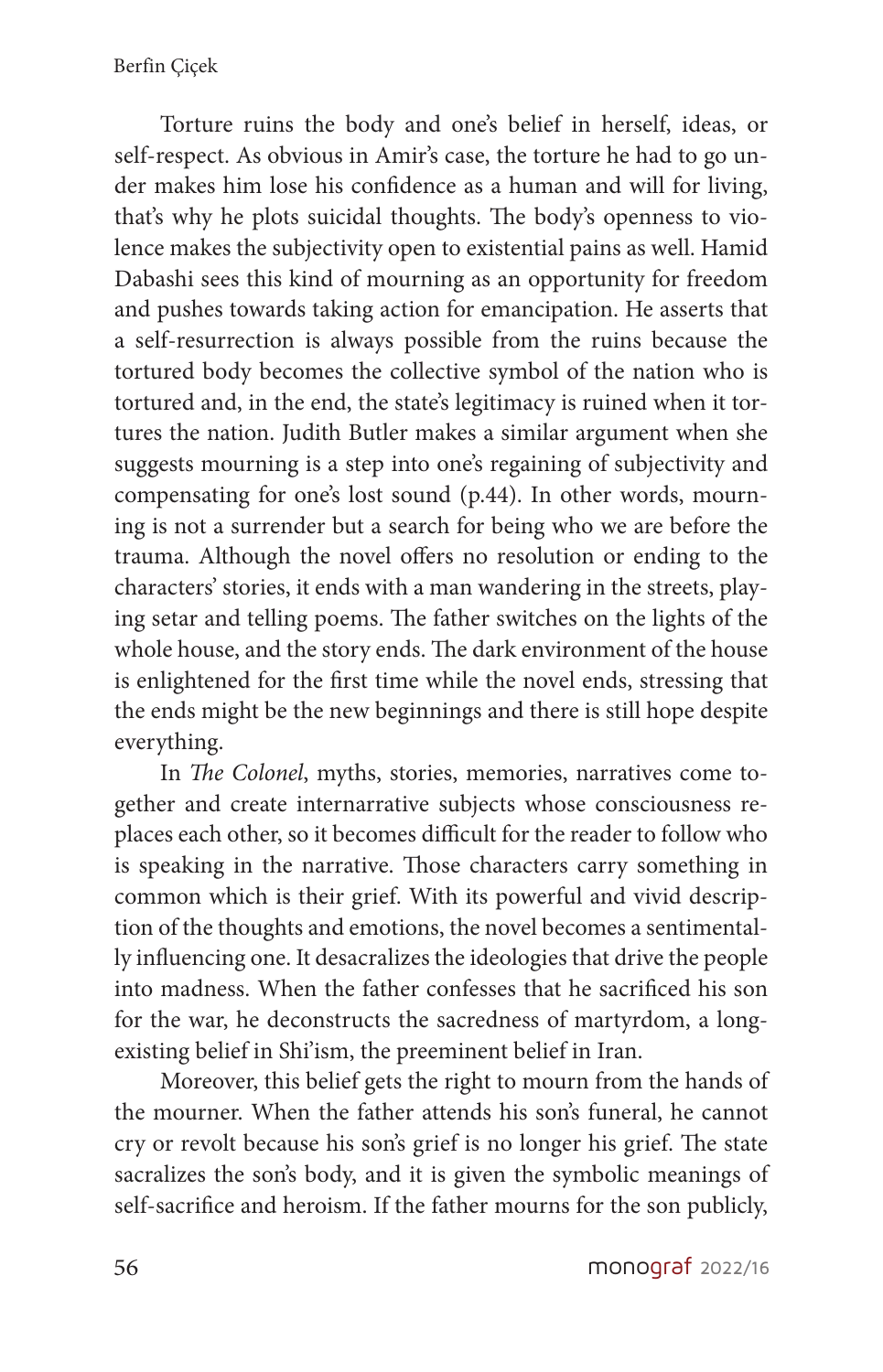it would be confusing for the public because martyrdom is something to celebrate, not to mourn for in their beliefs. Mourning for the martyr is public in Iran because it is a long tradition of mourning for Imam Hussein and Karbala, therefore mourning has different meanings for the society. While it symbolizes the self-blaming and punishment of people who left Imam Hussein in Karbala, it is, on the other hand, a belief for being rewarded in the future as compensation for the pains. There is a clear separation of acts of mourning at this point. One is the self-punishment and state's mythologization of future rewards, thus public, the other is personal and resisting state's dictates.

#### **Conclusion**

Authors discussed in this article deconstruct the oppressive forces censoring ideologies by their creative employment of metaphor as a literary technique. Subjectivities in the narratives are parts of Iranian culture, which is coded and decoded by words and metaphors. That's why literature is a tool for making subjectivities. Iranian intellectual discourse closely engages itself with this process of making metaphors, making subjectivities, and voicing their minds. Making metaphors of illness tells a lot about the history of Iranian society and its troubled modernity. Mehrjui's movie evocates the reality of poverty and famine in the Iranian villages through the theme of madness. Simin Daneshvar's novel critiques unequal and injustice-making modernization inflicted upon the Iranian by the Westerner forces. Finally, Mahmoud Dowlatabadi's literary techniques of representing the failing revolution or violence are depictions of the post-revolutionary Iran where the use of metaphor is still consistent. However, Dowlatabadi's representation of post-trauma and traumatic memory deconstructs the theme of martyrdom. As a common theme in the works discussed in this article, sickness is a metaphorical tool of criticism for the unrests in Iranian society.

The criticism towards Western modernism, intellectual hypocrisy, and state oppression is narrated thanks to this metaphor of sickness, which is revealed both by physical and mental symptoms.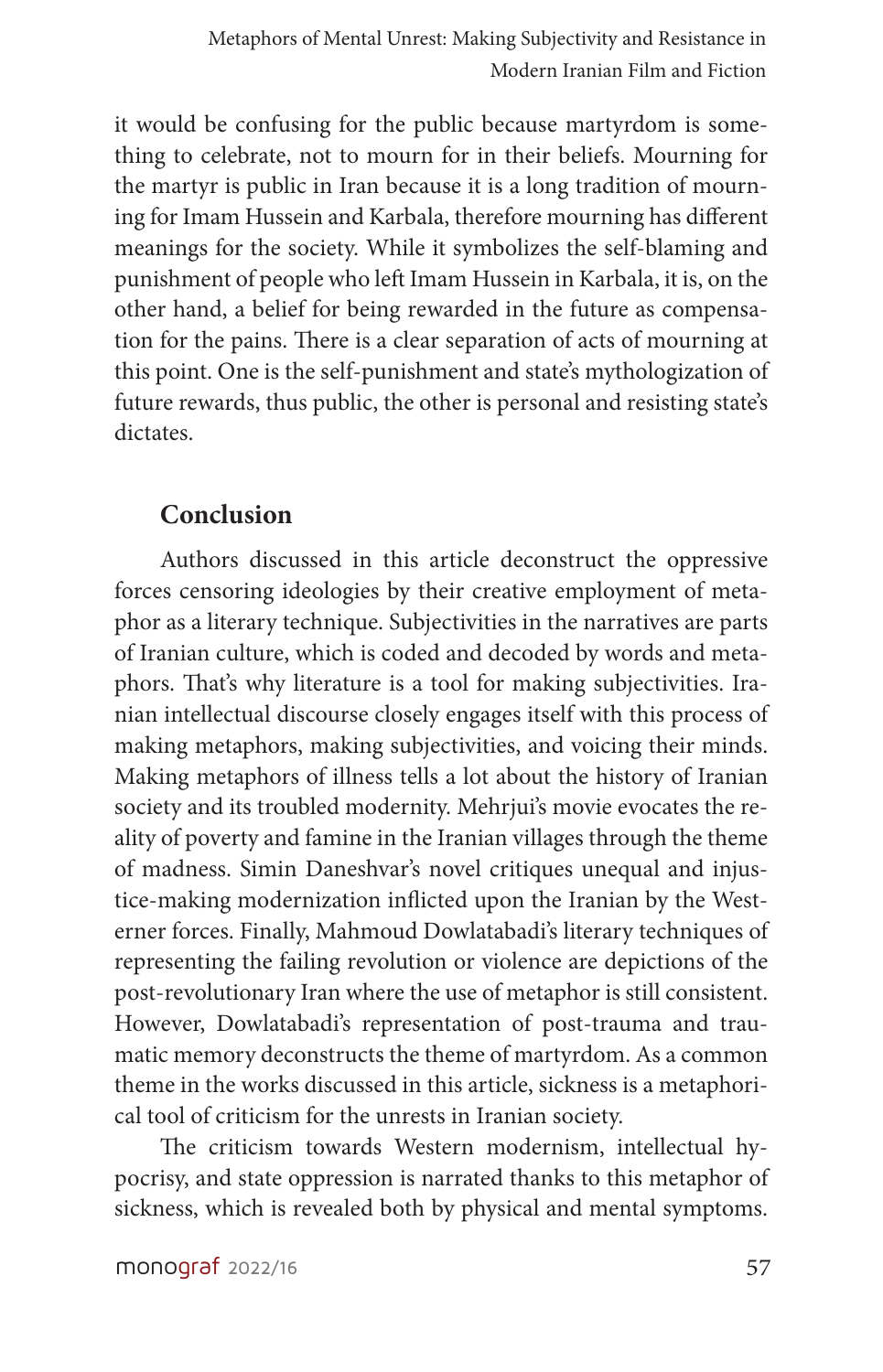While making conclusionary remarks, Elahi's analysis of sickness as a metaphor is useful to remember. He writes that the metaphor of sickness disentangles the political implications to the degree that Iranian society gets entangled with the "metaphoricity of sickness". By this term, he means that The images of sickness metaphor bombard iranian society. A further implication of the sickness metaphor would be religious leader Khamenei's comparison of political unrest to a vaccination of *fitna* by which microbes infect people. The final point offers a further research question in which the representation of sickness as a metaphor becomes a struggle over identity, representation, and political critiques. Farrokhzad's short movie, for example, depicts sickness as a double-sided metaphorical implication. Firstly, when the sick are degraded to the inmates who are confined to inhumane treatment and secondly, the government's cure for them, isolating and vanishing them from society. This example emphasizes the importance of using sickness as a metaphor because it has the potential to be used for extending the representational limits of literature and encompassing the critiques of society through the political lens.

#### **BIBLIOGRAPHY**

Adib-Moghaddam, A. (2007). *The Question of the Islamic Republic: Selected Essays on the Politics of Post-revolutionary Iran*. London: Routledge.

Al-i Ahmad, J. (1984). *Occidentosis: A Plague from the West*. R. Campell (Trans.). The United States of America: Mizan.

Bajoghli, N. and Moosavi, A. (Ed.) (2018). *Debating the Iran-Iraq War in Contemporary Iran*. New York: Routledge.

Butler, Judith. (2004). *Precarious Life: The Powers of Mourning and Violence.* London and New York: Verso.

Dabashi, H. (2012). *Corpus Anarchicum: Political Protest, Suicidal Violence, and the Making of the Posthuman Body*. New York: Palgrave Macmillan.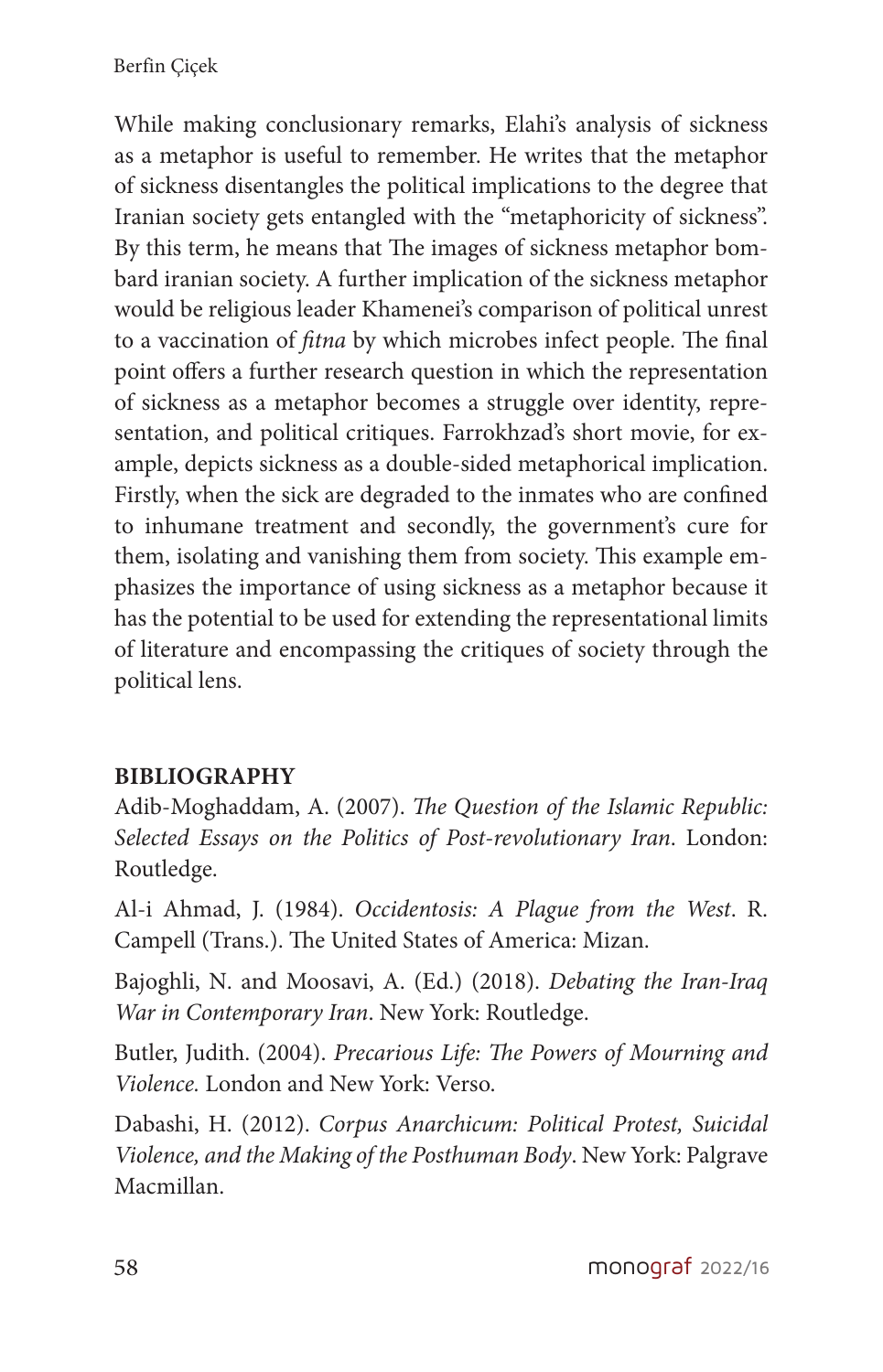Dabashi, H. (2016). *Iran: The Rebirth of a Nation*. New York: Palgrave Macmillan.

Daneshvar, S. (1969). Savushun: A Novel About Modern Iran. M.R. Ghanoonparvar (Trans.). MAGE Books.

Dariush, M. (Director). (1989). *Hamoun* (Movie). Iran.

Dariush, M. (Director). (1969). *The Cow* (Movie). Iran.

Dowlatabadi, M. (2011). *The Colonel*. Tom Patterdale (Trans.). London: Haus Publishing.

Elahi, B. (2018). Iranian Condition: Metaphors of Illness in Iranian Fiction and Film. Iran Namag, 3, 18-41.

Foucault, M. (2003). *The Birth of the Clinic*. London: Routledge.

Gabri, Ri. (2015). Recognizing the Unrecognizable in Dariush Mehrjui's *Gav*. *Cinema Journal*, 54, 49-71. https://www.jstor.org/ stable/43653091

Karimi-Hakkak, A. (1997). Introduction: Iran's Literature 1977- 1997. Iranian Studies, 30, 193-212.

Laachir, K. and Talajooy, S. (Eds) (2013). *Resistance in Contemporary Middle Eastern Cultures: Literature, Cinema and Music*. New York: Routledge.

Langford, M. (2019). *Allegory in Iranian Aesthetics of Poetry and Resistance*. London: Bloomsbury.

Mbembé, J. and Meintjes, L. (2003). Necropolitics. Public Culture 15(1), 11-40. https://www.muse.jhu.edu/article/39984.

Milani, F. (1985). Power, Prudence and Print: Censorship and Simin Daneshvar. *Iranian Studies*, 18, 325-247.

Milani, F. (2011). *Words not Swords: Iranian Women Writers and the Freedom of Movement.* Syracuse: Syracuse University Press.

Mirsepassi, A. (2003). *Intellectual Discourse and the Politics of Modernization: Negotiating Modernity in Iran*. Cambridge: Cambridge University Press.

Moosavi, A. (2020). Desacralizing a Sacred Defense: The Iran-Iraq War in the Fiction of Hossein Mortezaeian Abkenar. *Iran Namag*, 5.